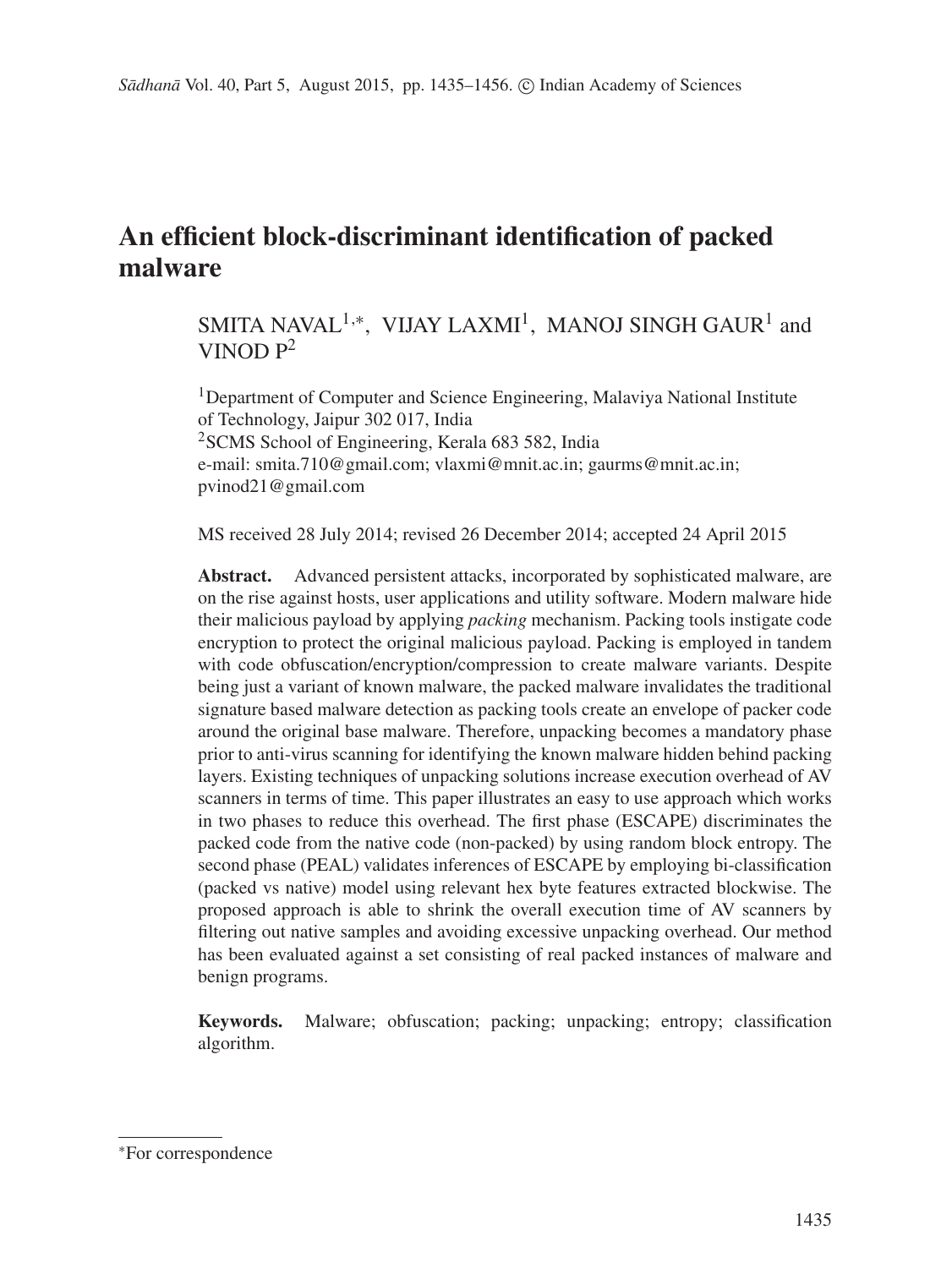### **1. Introduction**

Malware is a common channel by which crackers (the bad guys) facilitate cybercrime. It has become a weapon whose use intersects multiple threats confronted by security researchers across the globe (Dinaburg *et al* 2008). The crackers keep on enhancing the complexity of malcode to accomplish their notorious intentions. They use a variety of obfuscation techniques to foil researchers and operate as covertly as possible on a user's system (Kevin 2010). According to Symantec threat report  $2014$ ,<sup>1</sup> the volume and sophistication of malicious activities have increased substantially. These trends are due to widespread use of packing technology as it provides a mechanism to mask the actual functionality of malicious binaries and avoid detection (Christopher 2010). Survival from detection is the main motive of malware writers. Packed malware compromises the integrity of our system by hiding the malicious contents of an executable. Packing methods transform some or all of the original bytes into a series of random– looking data bytes that appear in 80–90% of malware samples (Lyda & Hamrock 2007; Brosch & Morgenstern 2006). Such hidden malware enter into our system and stealthily achieve various malicious objectives like installing keyloggers, modifying file and directory structures, and disabling AV scanners and firewalls. Packing tools are freely and commercially available. Packers provide malware authors a door of opportunity to infect the user's computer using encryption or compression algorithms for their financial benefits. To detect and analyze the infection characteristics of packed malware, unpacking becomes an important phase prior to malware detection and analysis.

To deal with packed malware, AV-scanners employ unpacking mechanism to draw a fair conclusion about the binary under consideration. Numerous unpacking solutions are available which incorporate static and dynamic unpacking techniques. State-of-the-art malware detectors have adopted both static and dynamic techniques to recover the payload of packed malware, but unfortunately such techniques are highly ineffective (Martignoni *et al* 2007). These unpacking approaches provide solution at the cost of increased time-complexity (Bohne 2008; Kang *et al* 2007; Martignoni *et al* 2007; Royal *et al* 2006; Vilkeliskis 2009). Each packed executable must undergo unpacking phase to ensure correct scanning. For instance, the static unpacking methods (Coogan *et al* 2009; Jeong *et al* 2010) depend on the collection of previously known packing algorithms and their counterparts *i.e.*, unpacking algorithms. These static unpackers unpack the packed malware by first identifying the packer applied and then applying unpacking routine on the packed sample. In this way, static unpacker extracts the original payload. The static unpacker's dependency on packer database makes this approach ineffective with unknown packers. If a malware binary is packed with known packer, such as UPX and ASPACK, then the static unpacking methods can be applied. However, the malware authors can evade these methods by slightly modifying the packer algorithm or can use their own encryption or decryption algorithms (Coogan *et al* 2009). Also, the new version of previously known packers increases the size of packer database and thus enhances the *time-complexity* of the static unpacking. On the other hand, the dynamic unpackers (Kang *et al* 2007; Royal *et al* 2006) extract the original payload of packed file by executing it into a virtualized or safe environment. During the course of execution the original payload is extracted into memory and those regions of memory area are dumped to retrieve the malware payload. The dynamic unpackers, however require dedicated hardware and software settings for unpacking and dumping the packed malware. These unpacking methods are

<sup>&</sup>lt;sup>1</sup> Internet Security Threat Report 2014. http://www.symantec.com/security\_response/publications/threatreport.jsp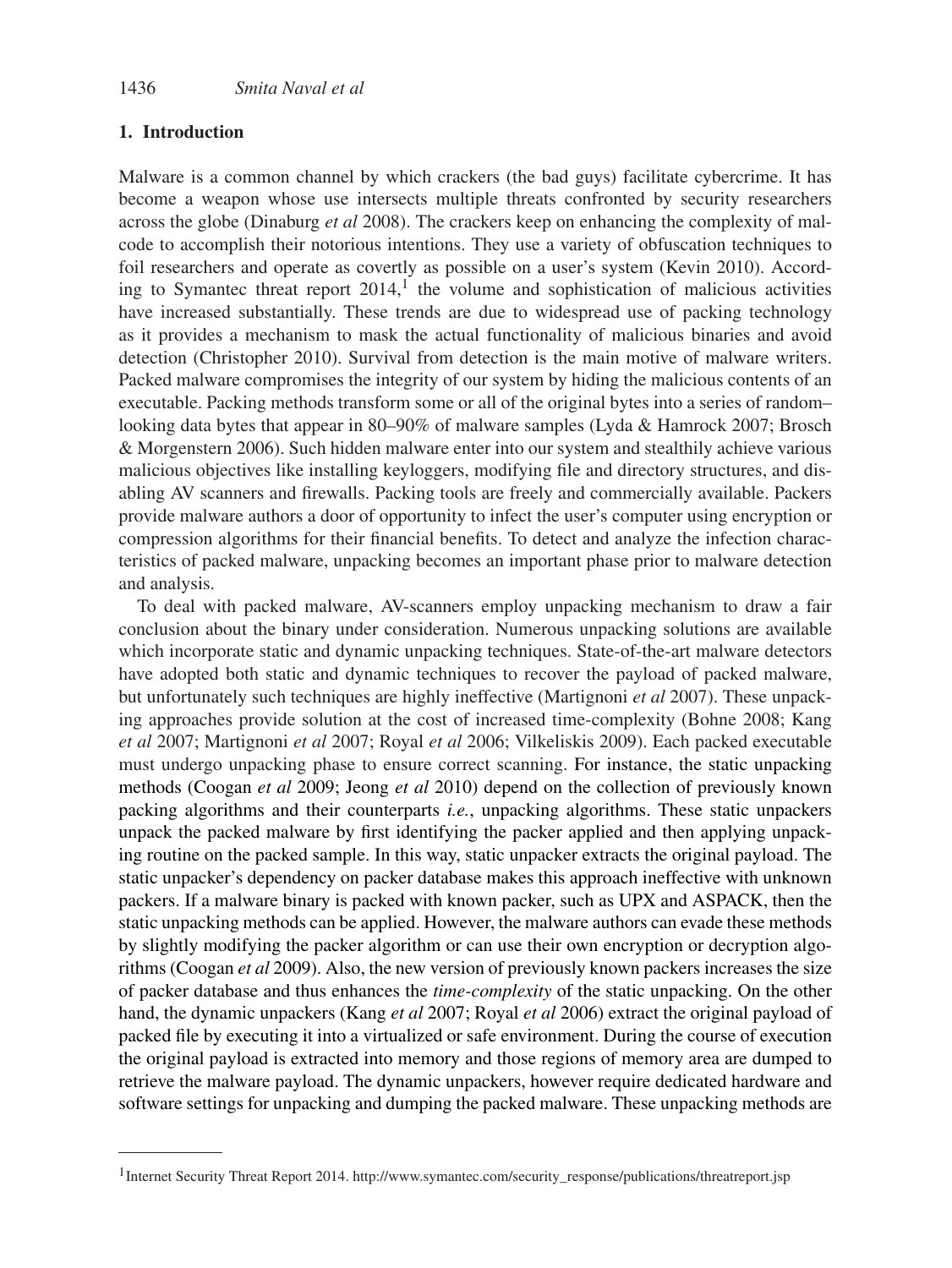*time-consuming* and susceptible to conditional execution of unpacking modules. Summarizing, following are the main reasons of unpacking being sluggish (slow processing time).

- Large number of malware samples entering into our computer systems.
- The continuous augmentation in the size of packer signature database (Static Unpacking), as polymorphic packing engines changes the appearance of packer code every time (Vilkeliskis 2009).
- Manual unpacking uses debuggers to unpack a single packed binary with human intervention.
- Extracting original payload by executing packed file in virtual environment requires resources and is prone to time-bomb attacks (Dinaburg *et al* 2008).

The volume of malicious binaries is exponentially increasing day by day. These vicious files are equipped with numerous evasion techniques such as polymorphism, metamorphism, oligomorphism and packing. We, in this approach, address the detection of packed malware only. The proposed mechanism does not provide an unpacking solution but aims to reduce the overhead attached with unpacking engine by lightening its input buffer. It detects if an input sample is packed or not. Our approach can be used by AV-scanners to filter out packed samples that need be processed by unpacking engine and blocks non-packed samples entering into unpacking phase. So, our main objective is to minimize the input samples for the unpacking engine and thus improving the efficiency of AV scanners. To carry out the proposed objective, we prefer static approach over execution-based dynamic approaches. The static solutions are more time and memory efficient as compared to dynamic solutions. The dynamic solutions rely on isolated virtualized environments for executing samples. To create these environments, numerous virtual or sandboxing frameworks are available such as Ether, cuckoo, qemu, temu, anubis, to name a few. These instrumented "virtual" frameworks used to confine malware are slower than the "real" host systems (Jacob *et al* 2013). Executing each sample in these isolated frameworks results into a several minutes of execution overhead. To avoid these execution overheads, researchers also used symbolic execution techniques (Avgerinos *et al* 2014; Saxena *et al* 2009) in which symbolic values are assumed to generalize the normal execution of binaries. The symbols represent the constraints for all possible outcomes of each conditional branch. The symbolic execution technique also suffers from path explosion and program-dependency efficacy. As a result, it is not suitable to large program binaries and also lead to state explosion. Keeping these facts in mind and trying to develop a fast approach for reducing the unpacking overhead of AV scanners, we present a static approach that works at binary level. The proposed approach considers Windows Portable Executable (PE) file format due to its high popularity among computer users as well as among all security breachers (virustotal.com/statistics/). Evaluation of our approach on a dataset consisting of real packed malware and benign samples is indicative of its ability to handle different types of packer. The contributions of proposed work are as follows.

- We present an entropy-based approach (ESCAPE) to distinguish a packed sample from non-packed (native) samples. Entropy as a metric can be used to measure the randomness of a packed malware. As the packing tools randomly distribute the packer code around the malware binary. Underlying hypothesis of our entropy-based approach is that *"in comparison to a native sample, packer code is randomly distributed"*. Due to incurred randomness, the packed sample becomes unstructured and results into higher entropy values.
- We compute block-wise entropy for multiple blocks in a sample. By doing so, we capture intermittent parts of the sample that are affected by packing.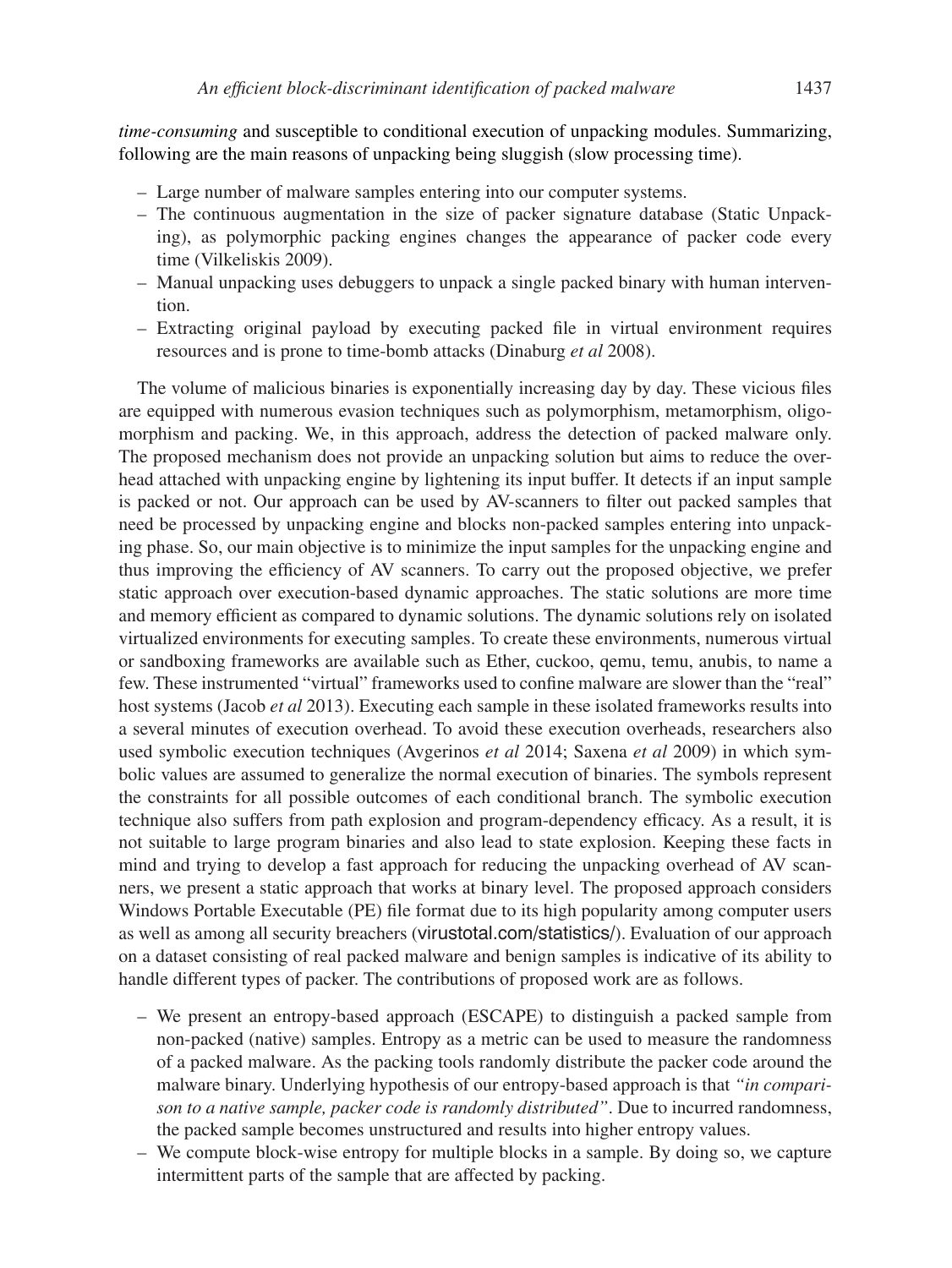

**Figure 1.** PE file format for Windows.

- We develop a classification model (PEAL) to validate the *heuristic* of entropy-based model. The proposed model is a bi-classification model which differentiates packed and native binaries. For this, feature vector table (FVT) is created using hex byte features extracted blockwise. We apply five classification algorithms to classify packed and native classes. For each learning algorithm, 2, 3, 5, 7, and 10 fold cross-validation is applied.
- We create packed and encoded datasets to evaluate the performance of our models. The packed samples are packed with the packers that do not preserve entropy after packing and the encoded datasets contain samples that are encoded with entropy-preserving algorithms. Our approach ESCAPE works well with packed samples but does not succeed against encoded samples. Our second approach PEAL, on the other hand, can detect packed and encoded samples with higher detection accuracy.

This paper is outlined as follows: Section 2 elaborates the PE file format for Windows binary. Packing and unpacking mechanisms are illustrated in Section 3. Proposed methodologies (ESCAPE and PEAL) for identifying packed and native binaries are introduced in Section 4. Work flow for ESCAPE and PEAL is presented respectively in Section 5 and Section 6. In Section 8, we present and analyze the related work. Finally, concluding remarks are presented in Section 9.

### **2. Portable executable (PE) format**

This section describes PE format used by Microsoft Operating Systems. The name "Portable Executable" refers to the fact that it is not architecture specific.<sup>2</sup> Figure 1 shows components such as various headers and sections that a PE file must contain. These components include section data, import and export tables, resources, etc. (Wei *et al* 2008). PE file starts with DOS MZ header. Windows versions check the compatibility of the file by looking at this header. If a file does not contain MZ header, a warning is displayed with a message "This program cannot be run in DOS mode". The PE header includes basic file properties like number of sections, time stamp and machine type. Section table contains raw size, virtual size and name of each section. After section table, contents of all sections are placed. These sections could be .data, .code,

<sup>2</sup>http://msdn.microsoft.com/library/windows/hardware/gg463125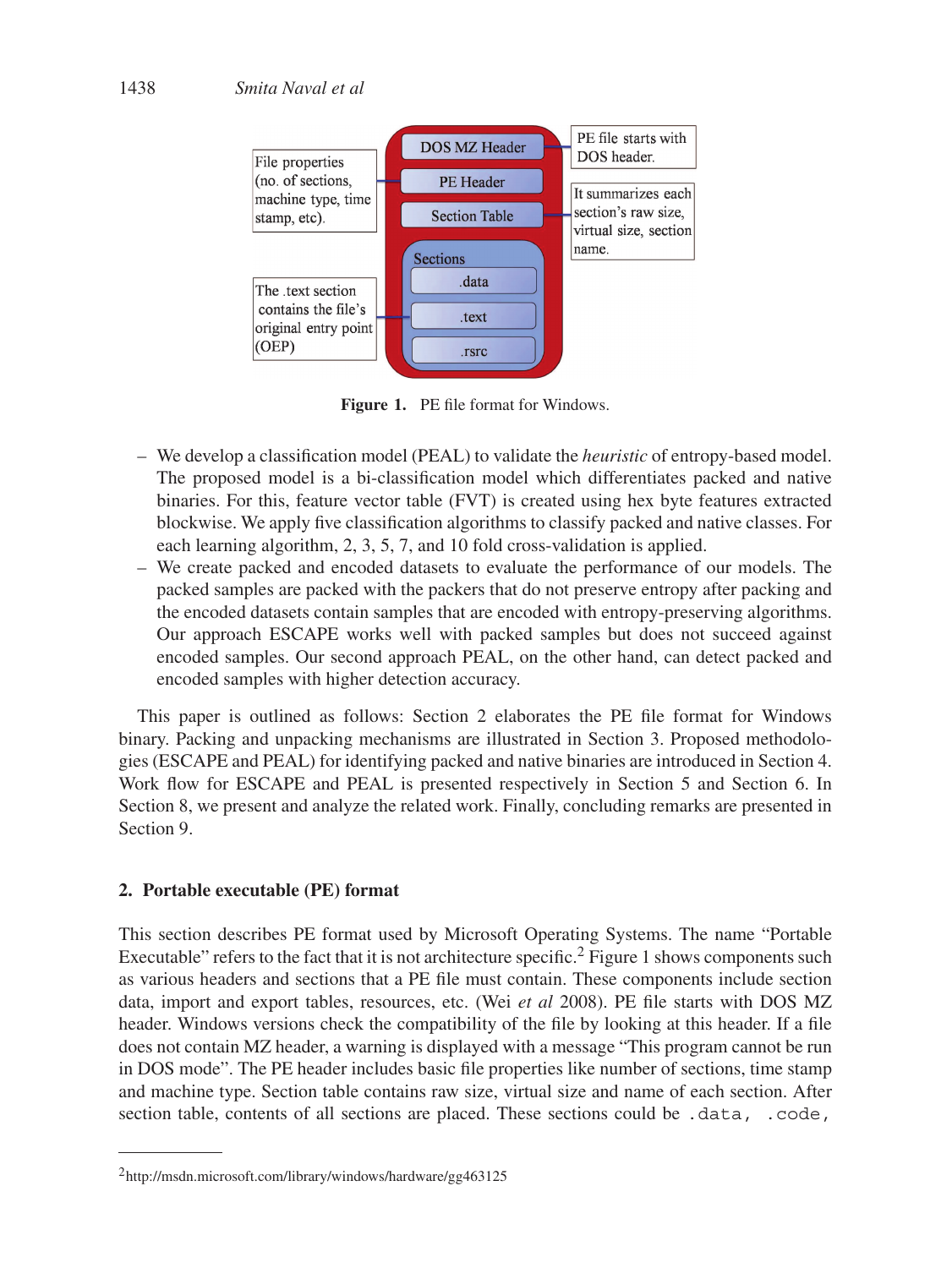.bss, .text, .rdata, .debug. Each PE file contains some relevant standard fields such as SizeOfCode, SizeOfInitializedData, AddressOfEntryPoint and SizeOfUninitializedData.

### **3. Packing and unpacking mechanism**

Packing is a method in which an executable is encrypted or compressed to protect its original contents. Malware authors employ packing to hide their malicious payload. Applying one or multiple packer layers, original entry point (OEP) is obfuscated to malware detector. To hide OEP, a fake entry point is defined. When executed with this fake entry point, malicious code executes in benign mode bypassing AV detection mechanisms before redirecting to OEP and delivering payload. When these packed files are executed from OEP, the unpacking routine is invoked and malicious payload is loaded into memory. Packed and archived files are different in a way that the former are directly loaded into main memory while the latter are unzipped into secondary memory. This packing mechanism has proven beneficial to malware writers as it fulfills their motive of keeping their malcode invisible to malware detectors. UPX, ASPACK, PECOMPAT, NSPACK, PETITE, exe32Pack are some freely available packing tools used by malware authors to obfuscate their code. In this paper, we use  $UPX$ ,  ${}^{3}$  ASPACK<sup>4</sup> and PECOM-PACT,<sup>5</sup> the most popular among malware authors (Kang *et al* 2007) and entropy-preserving XOR-based encoders such as shikata ga nai. <sup>6</sup> These packers are selected for experimentation because these have been mostly employed by malware authors (as reported from virustotal submission virustotal.com).

The effectiveness of malware detectors depends on the ability to recover the "real" malicious code, but recovery often fails (Martignoni *et al* 2007). Therefore, unpacking is a process prior to malware detection. It consists of dumping unpacked image from memory to a file, modifying header and Import Address Table (IAT) and reconstructing PE. Unpacked executable can be achieved statically, dynamically or manually as discussed earlier.

#### **4. Proposed methodology**

Our model shown in figure 2 aims to explore randomness in packed executables. The proposed mechanism is based on two approaches *i.e.*, ESCAPE (Entropy SCore Analysis of Packed Executables) (Naval *et al* 2012) and PEAL (Packed Executable AnaLysis) (Laxmi *et al* 2011). ESCAPE utilizes blockwise entropy values and PEAL uses learning algorithm for discriminating packed or native binaries. Figure 2 highlights the steps implemented to achieve our objective. The word 'native' is used here to represent the binaries which are not packed or encoded.

Following are the actions performed to implement proposed approach:

– Malware and benign PE files are considered in packed and native form. The packed dataset is formed using (1) three packers (UPX, ASPACK, PECOMPACT) and (2) XOR-based encoders including shikata ga nai.

<sup>3</sup>upx.sourceforge.net/

<sup>4</sup>http://www.aspack.com/

<sup>5</sup>http://www.woodmann.com/crackz/Packers.htm#pecompact

<sup>6</sup>http://www.exploit-db.com/wp-content/themes/exploit/docs/18532.pdf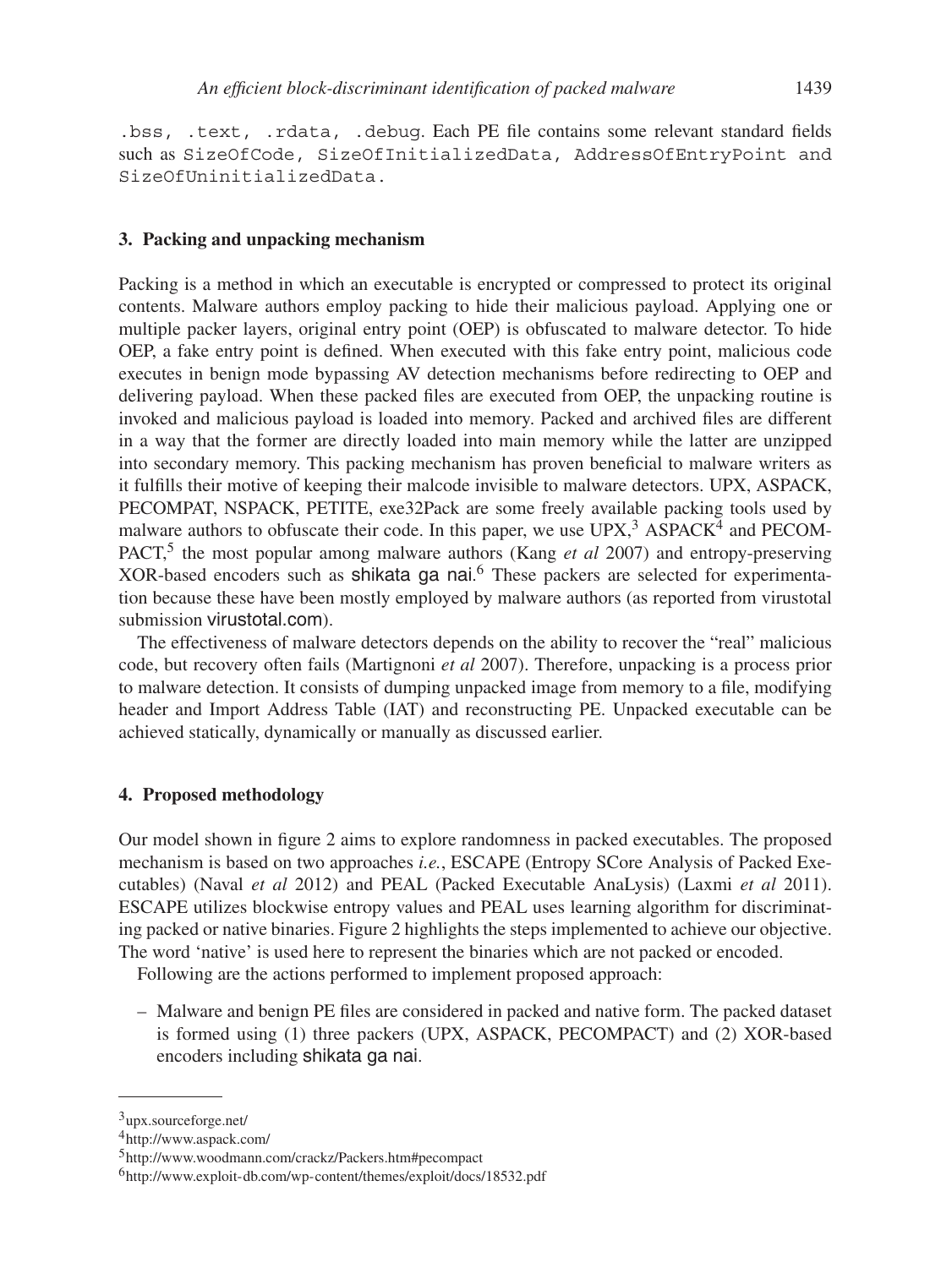

**Figure 2.** General approach.

- Each dataset is disassembled using  $\text{Objdump}^7$  and raw hex byte view is achieved.
- Twenty blocks containing 500, 1000, 1500,..., 10000 hex bytes are extracted either sequentially or randomly. In sequential mode, we select a contiguous block of 10000 bytes and assign first 500, 1000, 1500,... 10000 bytes to first, second, third, ... last block respectively. In random mode, contiguous  $500 \times k$  bytes are selected for  $k^{\text{th}}$  block. These blocks are input to both the phases *viz.* ESCAPE and PEAL.
- ESCAPE calculates blockwise (sequential and random mode) and overall entropy of the whole sample. These blockwise entropy values of packed and native samples are compared to distinguish packed and native samples.
- PEAL constructs the feature vector tables (FVT) of unique features extracted from each block. Here, only sequentially extracted blocks are considered to validate our heuristic that "packer code is randomly distributed over portable executable". Bi-classification model is prepared to classify packed and native binaries.

## 4.1 *System configuration*

The system used for experimentation has an Intel Core i3 processor with 2.40 GHz clock frequency and a 2.8 GiB RAM. GNU gcc 4.3 version compiler, Ether (Dinaburg *et al* 2008) and WEKA<sup>8</sup> are used for implementation.

# 4.2 *Workload preparation*

Workload is prepared using 970 benign and 474 malware PE files. Only '.exe' files are considered due to their popularity. Malware dataset is constructed by downloading real malware

<sup>7</sup>http://sourceware.org/binutils/docs/binutils/objdump.html

<sup>8</sup>http://www.cs.waikato.ac.nz/ml/weka/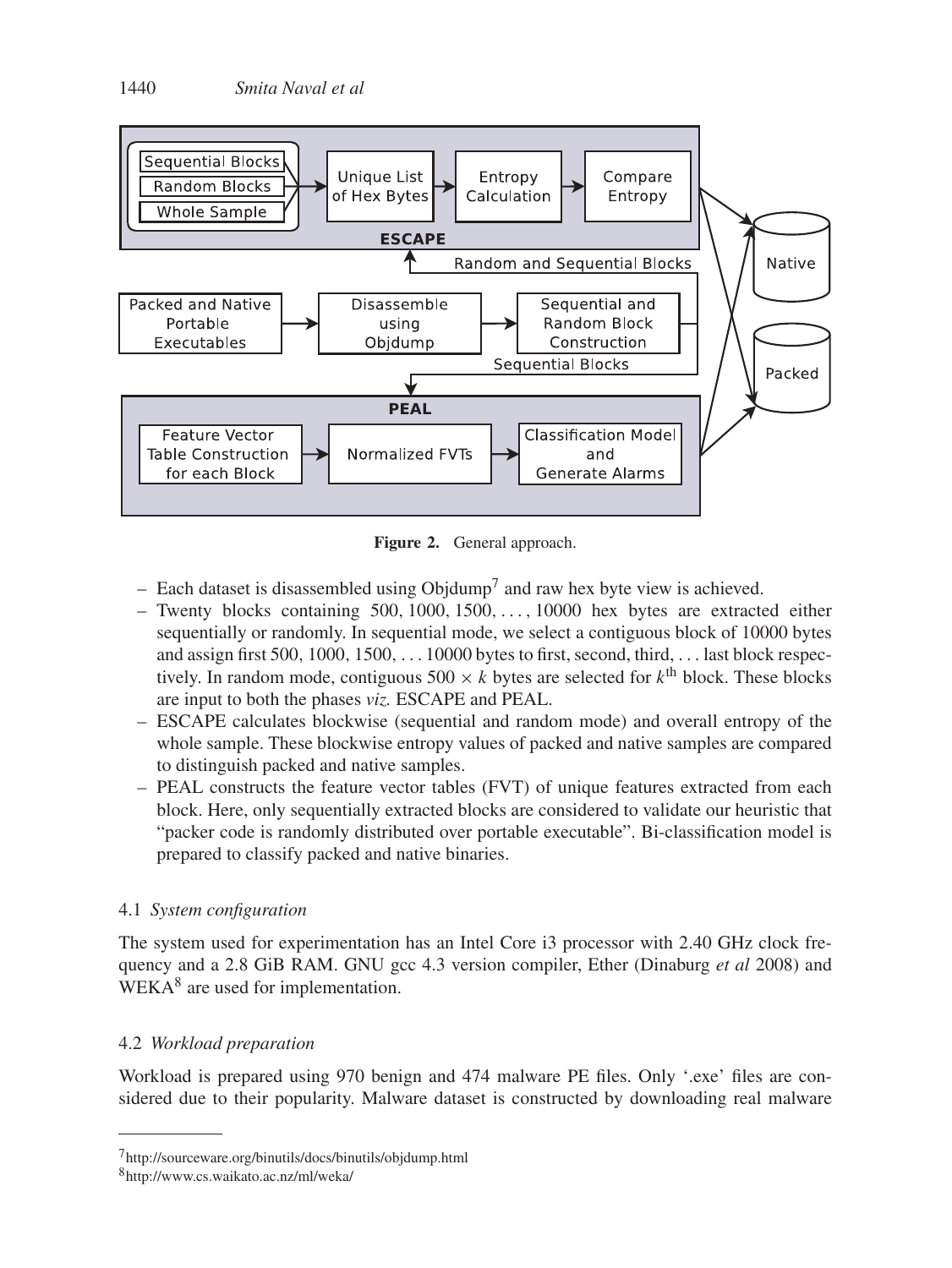samples from VX Heavens<sup>9</sup> and Offensive Computing.<sup>10</sup> It contains viruses, worms, spywares and trojans. Benign dataset is composed by copying .exe samples from system32 directory of freshly installed Windows XP. Both benign and malware datasets are scanned (Norton Internet Security 2011, Kaspersky and clamAV) to ensure their cleanness and maliciousness respectively.

To form native datasets of benign and malware samples, we used three unpackers: ether, VMUnpacker<sup>11</sup> and GUNpacker.<sup>12</sup> The acquired unpacked samples are further checked using  $PEiD<sup>13</sup>$  to reaffirm their nativeness as unpacking techniques may not always be effective (Vilkeliskis 2009; Martignoni *et al* 2007). To form packed workload, each sample has also been packed with (a) UPX, ASPACK and PECOMPACT and (b) XOR-based encoders. Native benign and malware binaries are packed using these packers (UPX, ASPACK, PECOMPACT). In addition to that, we also created one dataset in which the malware samples are encrypted using two encoders *i.e.*, shikata ga nai and one XOR-based encoder implemented in Metasploit". Two levels of encoding are applied on native malware samples to bypass the detection. Metaspoilt has ranked shikata ga nai as excellent encoder because it is highly polymorphic. We utilize this encoder to capture malware samples packed with XOR-based encryption algorithms. We formed nine datasets of which seven are packed/encoded and two are not packed *i.e.*, native. As all of the datasets are referred multiple time in this paper; therefore, each dataset is associated with one label to identify it. Datasets with their labels and nomenclature are as follows.

- Native Benign  $(N_B)$
- Native Malware  $(N_M)$
- Encoded Malware  $(E_M)$
- Packed Benign with UPX  $(P_B^U)$
- Packed Benign with ASPACK ( $P_B^A$ )
- Packed Benign with PECOMPACT  $(P_B^P)$
- Packed Malware with UPX  $(P_M^U)$
- Packed Malware with ASPACK ( $P_M^A$ )
- Packed Malware with PECOMPACT  $(P_M^P)$

### 4.3 *Sample disassembly*

The samples are disassembled using Objdump that displays information of a binary in raw format such as showing low level assembly code, section-wise disassembled view, hex byte view and headers (file, section and private). Each executable was disassembled to achieve its source code view in raw hex byte format. Blocks are extracted from disassembled code for experimentation. In our experiment, raw hex bytes are considered for experimentation representing the byte-level view of packed and native binaries. Using four consecutive hex bytes as a feature, we

<sup>9</sup>http://vxheaven.org/

<sup>10</sup>http://www.offensivecomputing.net/

<sup>11</sup>http://www.leechermods.com/2010/01/vmunpacker-16-latest-version.html

<sup>12</sup>http://qunpack.ahteam.org/?p=327

<sup>13</sup>http://www.aldeid.com/wiki/PEiD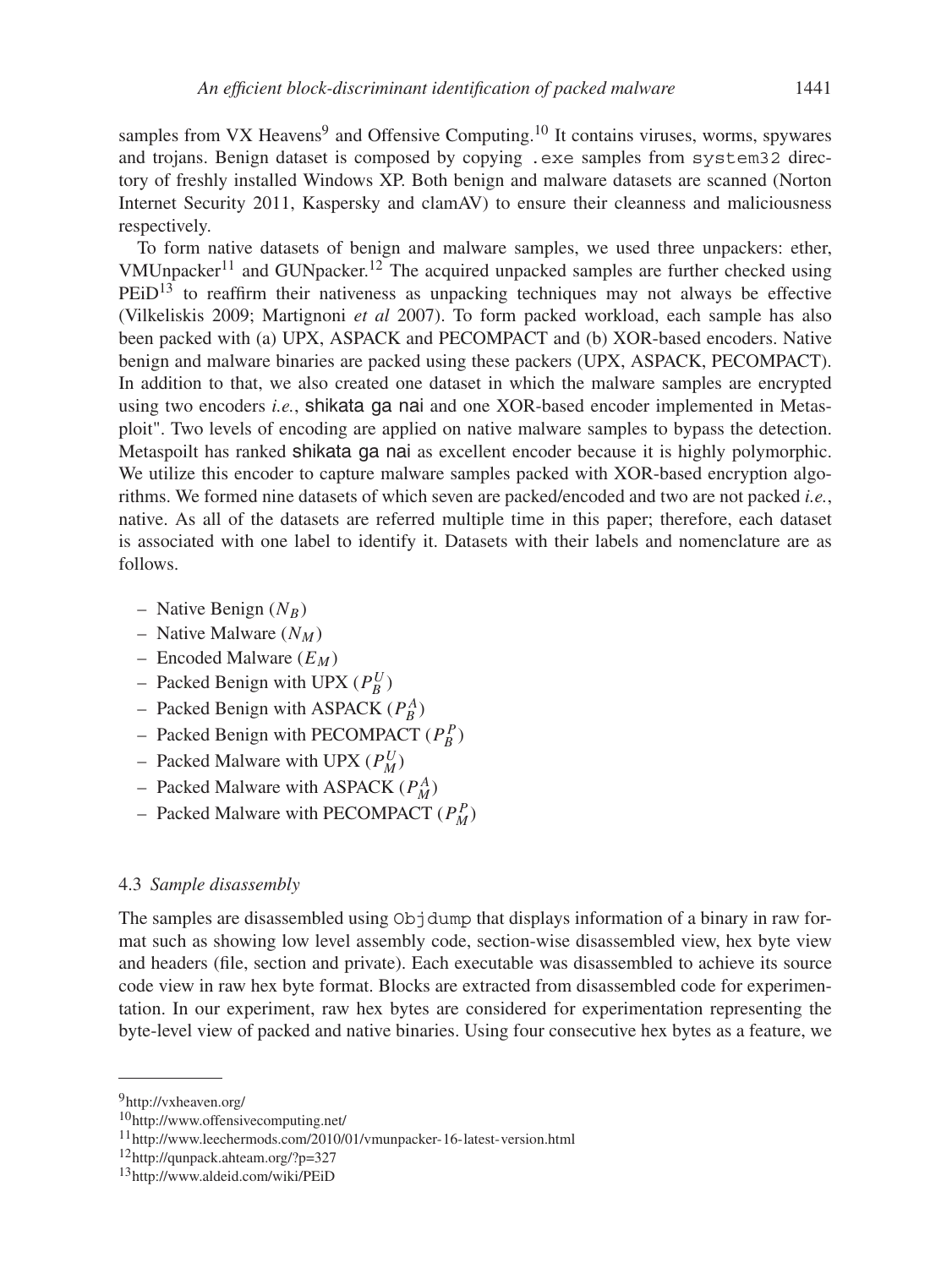| Contents of section text:                         |  |
|---------------------------------------------------|--|
| 1001000 78960000 f6950000 02960000 1e960000  x    |  |
| $1001010$ 34960000 48960000 60960000 ec950000 4H` |  |
| 100102086960000 98960000 a8960000 ba960000        |  |
| 1001030 ce960000 e0960000 00000000 11000080       |  |
| 100104000000000 c69b0000 00000000 4e970000 [ N    |  |
| 1001050 5a970000 70970000 84970000 a0970000 Zp    |  |
| 10010603a970000 b8970000 c4970000 d0970000        |  |
|                                                   |  |

**Figure 3.** Raw hex bytes.

determine its frequency of occurrence in each sample of the database. Using raw data as features enables us to consider all aspects of binary like opcode mnemonics, registers, data transfer, stack operation and function calls. Figure 3 shows raw hex bytes of .text section. The selected region in the figure highlights the features considered for the proposed approach. 0x78960000,  $0xF6950000$ ,  $0x02960000$ ,  $0x1E960000$ ,  $0x34960000$ , ... are the byte features for which both the models are implemented. A single feature is composed of 4 consecutive bytes. For example, the byte feature  $0xF6950000$  is made of four consecutive bytes  $F6, 95, 00, 00$ . In this paper, we refer this composition of bytes as hexbyte feature.

### 4.4 *Block construction*

Packed and natives binaries are differentiated using contiguous chunks of hexbytes, each chunk referred to as *block* in this paper. Blocks are considered instead of entire sample to accelerate the proposed approach. A total of 20 blocks are created which contain 500,  $1000$ ,  $1500$ , ...,  $10000$ 



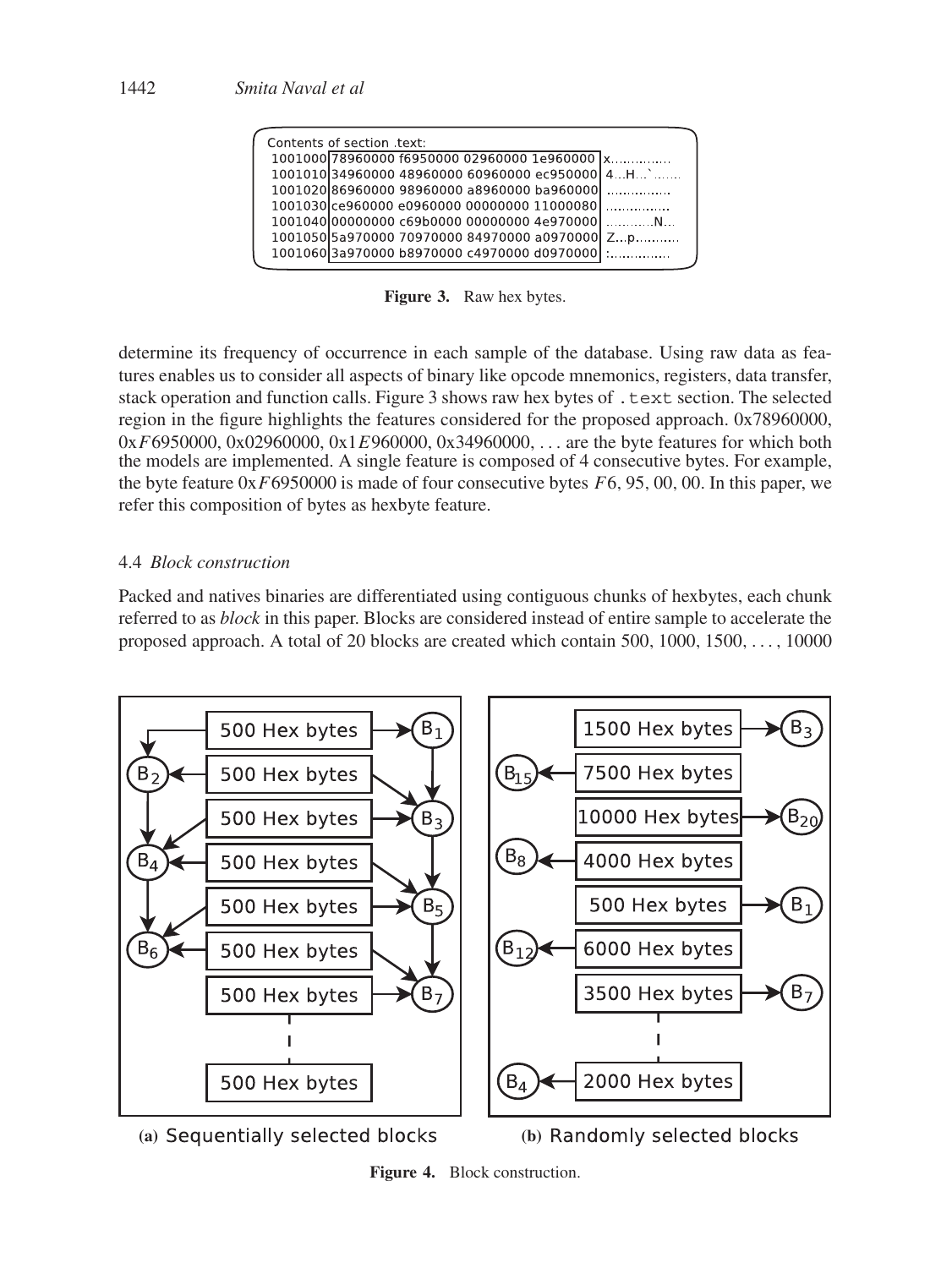number of bytes and are named as  $B_1, B_2, B_3, \ldots, B_{20}$  respectively. Block  $B_k$  is composed of  $500 \times k$  bytes. This construction helps us analyze a sample blockwise irrespective of the sample size. Blocks are created in two ways to check for randomness (a) sequentially and (b) randomly (refer to figure 4).

4.4a *Sequentially extracted blocks*: In this category, the blocks are selected from the beginning of the file in consecutive manner as shown in figure  $4(a)$ . Every  $k<sup>th</sup>$  block is constructed by concatenating next 500 bytes to  $(k - 1)$ <sup>th</sup> block. These blocks are created sequentially one after the other as shown below.

$$
B_1 \subset B_2 \subset B_3 \subset \cdots B_k \cdots \subset B_{20}
$$

where  $B_k = 500 \times k$  bytes and k ranges from 1 to 20.

4.4b *Randomly selected blocks*: Figure 4(b) depicts the construction of blocks randomly. The random blocks are selected in the whole span of PE file. Here also 20 blocks are chosen, each block being a collection of consecutive bytes. The 20<sup>th</sup> block contains 10000 hex bytes which are positioned sequentially in the file. Random Number Generator Function (RNGF) is used to select the beginning of  $k^{\text{th}}$  block (consisting of 500  $\times$  k bytes) from sample in the range from  $[1 \cdots$  number of lines]. This function is synchronized with system clock to provide a different number every time. Randomly selected blocks in a file may or may not be overlapped in a sample.

### **5. Entropy SCore Analysis of Packed Executables (ESCAPE)**

To detect the packed executables using ESCAPE, we utilize entropy *i.e.*, a statistical metric. Entropy is used to measure the randomness in a sample incurred due to packing. Shannon proposed the concept of entropy (Shannon & Weaver 1963). In data analysis, entropy can be used to quantify the randomness of a sequence of bytes (Lyda & Hamrock 2007). Entropy represents the expected information carried by a feature. It offers a way to determine the maximum extent by which a sample is either encrypted or compressed (Goise & Olla 2001). To capture the randomness in a packed sample, the hex byte streams are used in our experiment. Using random generators, packers always insert the code randomly to avoid detection. The archived files are also compressed but the data is highly structured and therefore it is not random (Haahr 1999). The entropy of a discrete random event X is computed using the following formula (Shannon  $\&$ Weaver 1963):

$$
H(X) = -\sum_{i=1}^{n} p(x_i) \log_2 p(x_i) \quad H(X) \ge 0 \text{ and } H(X) \in \mathbb{R},
$$
 (1)

where  $p(x_i)$  is the probability of the i<sup>th</sup> element  $x_i$  of series X consisting of *n* symbols. The underlying hypothesis of ESCAPE is that "packer code is randomly distributed". The proposed approach is aimed to target the regions affected by packer in a given sample.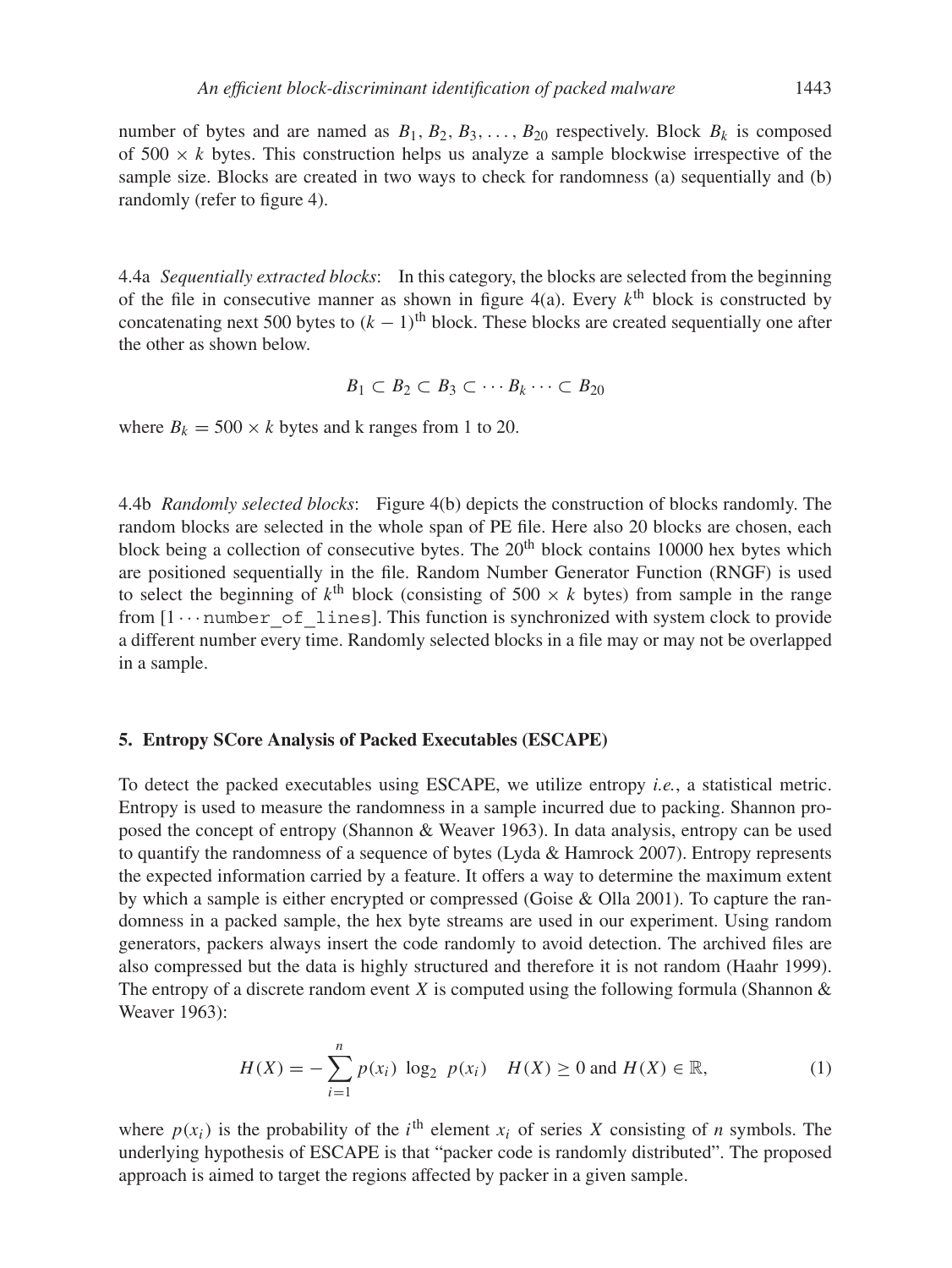### **Algorithm 1 Blockwise entropy calculation**

**INITIALISATION·**  $B = \{B_1, B_2, \cdots, B_{20}\}\$ // Set of  $20$  blocks  $n_i$ : Number of unique features i<sup>th</sup> block of a sample. // Set of unique features of  $i^{\text{th}}$  block.  $F_i = \{F_1, F_2, \cdots, F_{n_i}\}\$  $\lambda$ : Total number of features in a block.  $C_{ij}$ : Occurrence of  $j^{\text{th}}$  feature in  $i^{\text{th}}$  Block.  $P_{ij}$ : Probability of j<sup>th</sup> feature in i<sup>th</sup> Block.  $E_i$ : Entropy of  $i^{\text{th}}$  block.

**for** Every block  $B_i$  of sample, where  $i = 1$  to 20 do //Constructing Feature Set  $F_i$ Set  $C_{ij} = 0$ Set  $E_i=0$ for every  $i^{\text{th}}$  feature in  $B_i$ , where  $j = 1$  to  $n_i$  do if  $F_{ij} \in F_i$  then  $C_{ij} = C_{ij} + 1$ else  $F_i = F_i \cup F_{ij}$  $C_{ij} = C_{ij} + 1$ end if end for // Block-wise entropy computation for  $j = 1$  to  $n_i$  do //Calculating  $P_{ij}$  $P_{ij} = \frac{C_{ij}}{\lambda}$  $E_i = E_i - P_{ij} \log_2 P_{ij}$ end for end for

### 5.1 *Entropy computation*

ESCAPE computes entropy of the entire sample and blocks which are extracted sequentially and randomly. The experiment is done in three steps to check for randomness in the sample under consideration. The blockwise entropy is used to increase probability that at least one (random) region in the sample affected by the packer is captured. Considering blocks reduces data to be handled and improved the entropy computation and execution time.

5.1a *Blockwise entropy calculation*: Algorithm 1 depicts the procedure of computing blockwise entropy. Twenty blocks are extracted as explained earlier. The entropy of each block is computed. A unique list of features corresponding to a block is created and lists the byte features and their frequency of occurrence. The probability of every feature is determined in that block. Finally, the entropy is calculated using Eq. (1). This procedure is followed for all the blocks.

*Entropy of dataset.* Entropy of  $k^{\text{th}}$  block in a dataset is determined by averaging the entropies of  $k^{\text{th}}$  block of all the samples of the dataset. Entropy of  $k^{\text{th}}$  block of native dataset is compared with respective entropy of packed (UPX, ASPACK, PECOMPACT) as well as encoded dataset.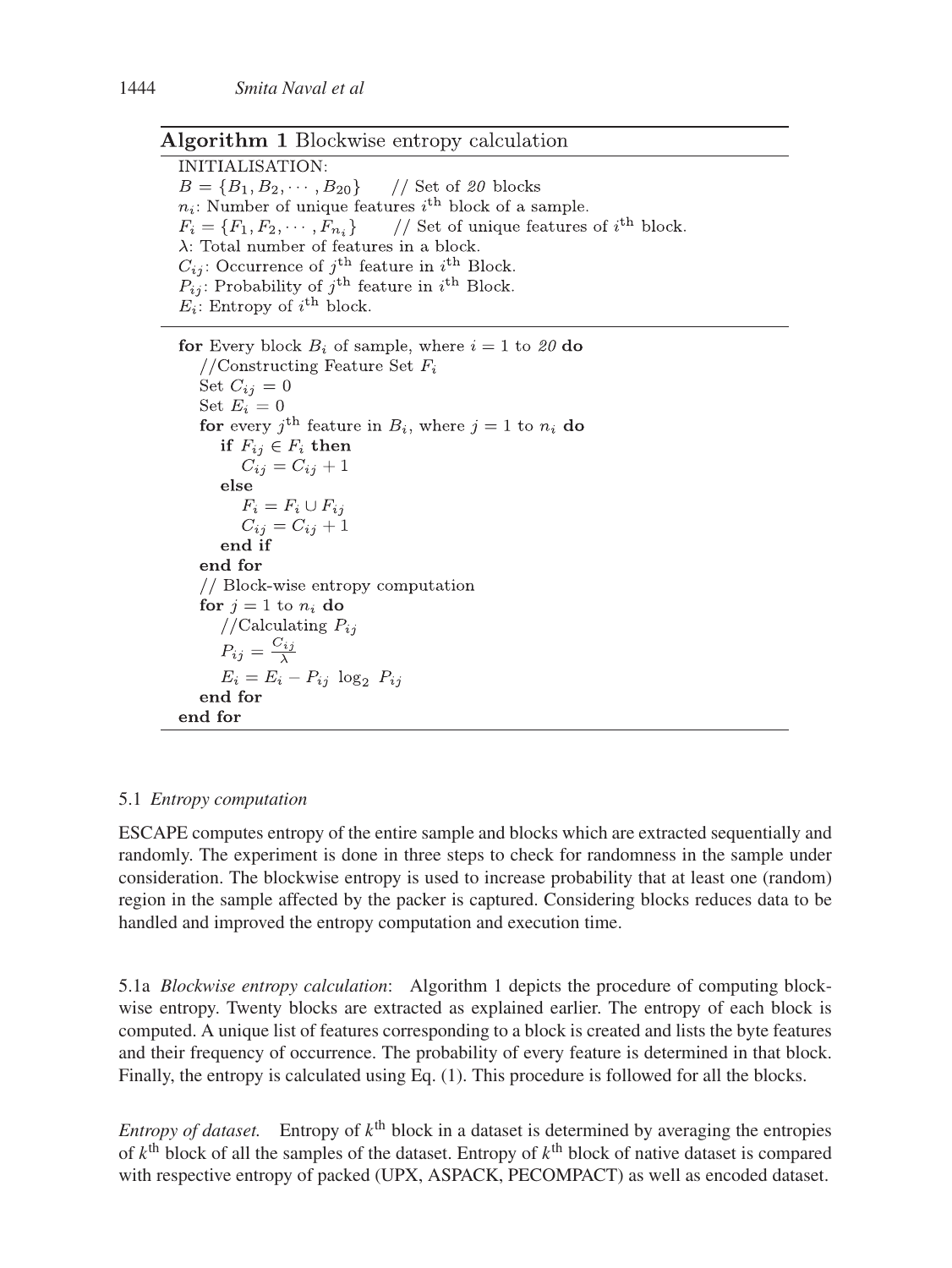### 5.2 *Results*

Entropy values of native and packed samples are tabulated in table 1. Every packed benign and malware dataset is compared with native benign and malware dataset respectively on the basis of blockwise entropy. In table 1, we have listed the entropy scores of  $B_1 - B_6$  blocks as similar trends were observed in subsequent higher blocks. Table 1 displays the four categories: (1) Native versus packed benign (sequential mode), (2) Native versus packed malware (sequential mode), (3) Native versus packed benign (random mode) and (4) Native versus packed malware (random mode). The results show that the native samples have low entropy score as compared to packed ones. The highlighted values indicate that from this block onwards the entropy difference between packed and native samples is noticeable. We have selected the threshold value of difference as  $>0.5$ . Also, it can be observed from table 1 that only  $B_5$  or consecutive 2500 bytes are needed for discriminating native from packed in each category. We have also computed the entropy score of the dataset  $E_M$  with native malware. We observed that the samples encoded with XOR-based algorithms do not have high entropy regions. So, in this particular case, ESCAPE does not succeed to identify packed and native samples.

### 5.3 *Inferences*

The following inferences can be drawn from extensive experimentation using ESCAPE:

- 1. The packed samples have higher entropy values than native samples that is indicative of randomness introduced by packer.
- 2. Larger variations across blockwise entropy values of a packed sample is suggestive of packer code being randomly distributed over the binary.
- 3. Any random selection of blocks gives the same results strengthening the notion that distribution of packer code is not region specific.
- 4. To differentiate a packed and native executable, scanning of entire file is not required as only 2500 bytes are sufficient.

| <b>Blocks</b> | <b>Dataset</b>              | 500  | 1000 | 1500 | 2000 | 2500 | 3000  |
|---------------|-----------------------------|------|------|------|------|------|-------|
|               | $N_R$                       | 5.77 | 7.27 | 8.08 | 8.43 | 8.67 | 9.02  |
| Sequentially  | $P_B^U$                     | 6.55 | 7.30 | 9.60 | 9.29 | 9.23 | 9.74  |
|               |                             | 6.40 | 7.17 | 9.61 | 9.54 | 9.52 | 10.40 |
|               | $\tilde{P^A_B}$             | 6.40 | 7.39 | 9.76 | 9.65 | 9.64 | 10.51 |
|               | $N_M$                       | 6.06 | 7.24 | 8.81 | 8.93 | 8.98 | 9.79  |
| Sequentially  | $P_M^U$                     | 6.16 | 7.16 | 8.82 | 9.05 | 9.55 | 10.57 |
|               | $\frac{P_M^A}{P_M^P}$       | 6.25 | 7.24 | 9.63 | 9.77 | 9.81 | 10.67 |
|               |                             | 6.46 | 7.27 | 9.96 | 9.89 | 9.88 | 11.04 |
|               | $N_B$                       | 4.5  | 5.95 | 6.15 | 6.23 | 7.18 | 7.38  |
| Randomly      | $P_B^U$                     | 4.4  | 6.98 | 7.08 | 7.16 | 8.09 | 8.8   |
|               | $\bar{P^A_B}_B \bar{P^P_B}$ | 5.8  | 6.11 | 7.90 | 7.85 | 8.04 | 9.24  |
|               |                             | 5.38 | 6.72 | 7.21 | 7.61 | 8.11 | 8.84  |
|               | $N_M$                       | 5.37 | 6.64 | 7.61 | 8.37 | 8.48 | 9.09  |
| Randomly      | $P_M^U$                     | 6.18 | 6.98 | 9.47 | 9.35 | 9.40 | 10.33 |
|               | $P^A_M$                     | 6.28 | 7.16 | 9.59 | 9.66 | 9.68 | 10.5  |
|               | $P_M^P$                     | 6.36 | 7.13 | 9.84 | 9.68 | 9.58 | 10.55 |

**Table 1.** Blockwise entropy of packed and native datasets (sequentially and randomly extracted blocks).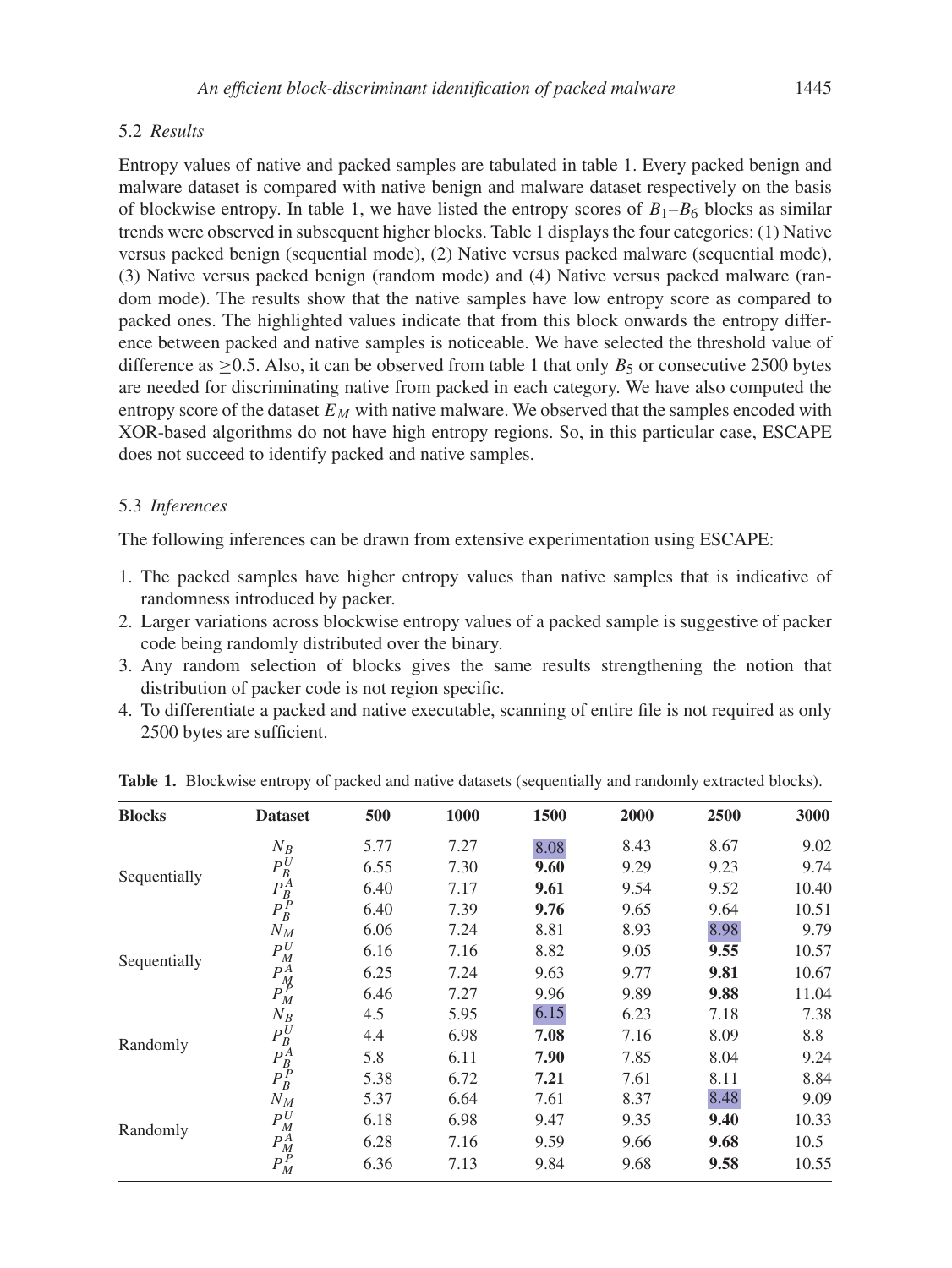5. The samples encoded with XOR-based encryption algorithm do not have higher entropy regions. The XOR-based algorithms are entropy-preserving and even after encryption do not increase the entropy of the samples.

# **6. Packed Executable AnaLysis (PEAL)**

PEAL, second approach for discriminating packed from native binaries, is based on feature vector construction through selection process. This approach investigates the diversity of hexbyte features incurred due to packing. Also, we constructed the FVTs in blockwise manner to validate the heuristics of ESCAPE. Initially, every hexbytes of the blocks  $(B_1, B_2, \ldots, B_{20})$  of the sample is considered a feature. Through frequency of occurrence across respective blocks of all samples, relevant blockwise features are identified. These features constitute our FVT. As shown in ESCAPE, both sequentially and randomly extracted blocks produce similar results. Therefore, we have considered only sequential mode of blocks' selection. Once features are extracted, we have applied machine learning algorithms on training set to discriminate between packed and native classes of test dataset. In conjunction, we have also applied cross-validation with 2, 3, 5, 7 and 10 folds. Figure 5 shows the work flow of PEAL. For each experiment, following steps are applied.

- For each block of a dataset (packed/encoded/native), feature vector table (FVT) is constructed by selecting block-wise relevant unique hex-byte features.
- Min–Max normalization applied to FVT.
- Normalized FVT used as an input to machine learning classifiers (We have used WEKA).
- Five learning algorithms *viz.* Naïve Bayes (NB), J-48, IBk, Ada-Boost (AB) and Random Forest (RF) – were applied. Results validated using k-fold cross-validation ( $k \in$ 2, 3, 5, 7, 10).

In addition to validation, PEAL also compares the applied learning algorithms and  $k$ -cross– validation to discriminate among two classes as follows:

1.  $N_M$  vs  $N_B$ : To determine whether the blockwise hex bytes can differentiate the malware and benign samples.



**Figure 5.** General approach: PEAL.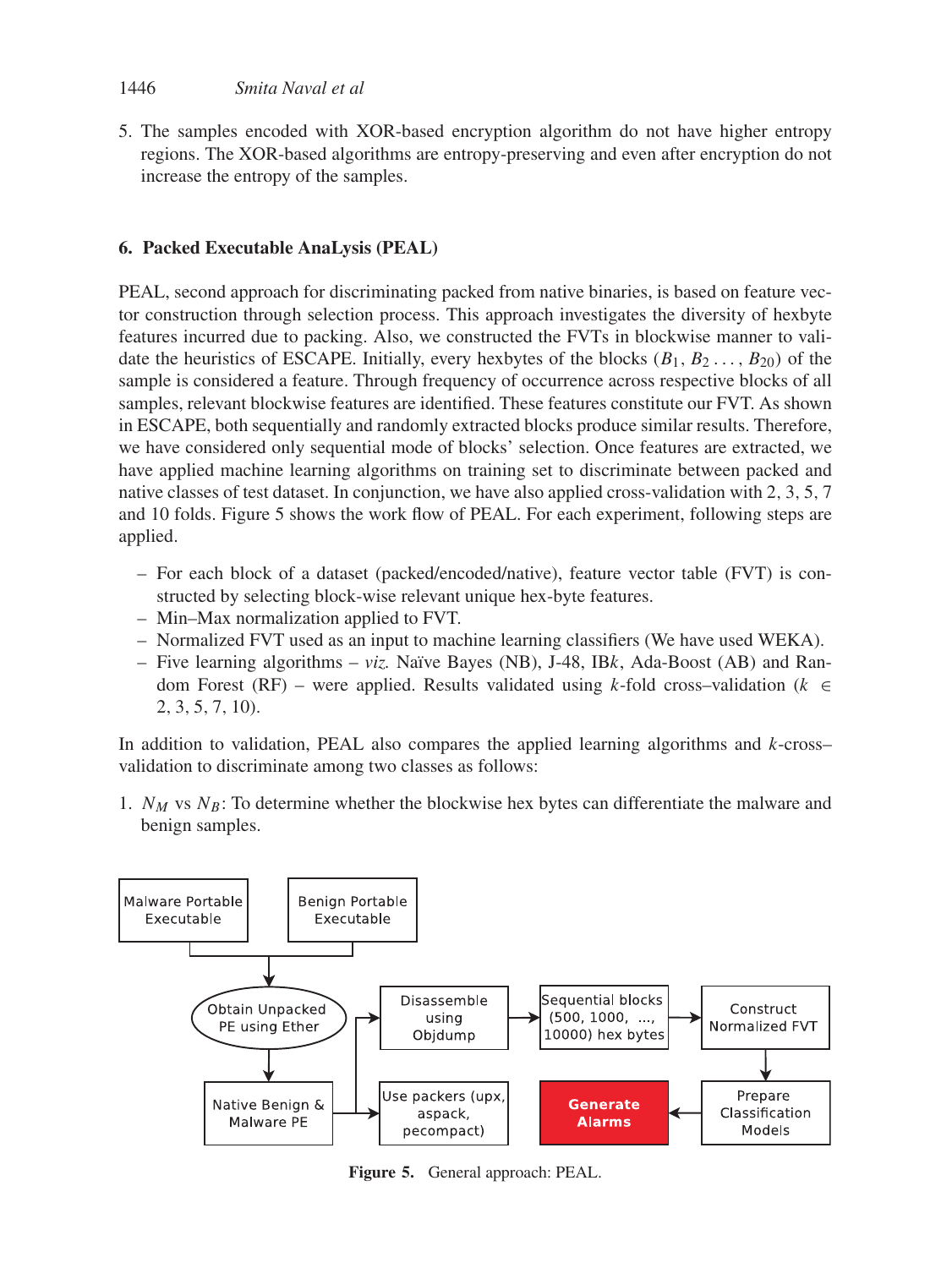- 2.  $P_B$  vs  $N_B$ : This experiment considers packed and native benign samples. Each of the three packers is applied on native benign samples and then compared.
- 3.  $P_M$  vs  $N_M$ : This experiment is carried out between the samples of packed and native malware.
- 4.  $P_M$  vs  $N_B$ : This experiment is conducted to check the detection accuracy of our model with packed malware and native benign.
- 5.  $E_M$  vs  $N_B$ : This experiment is performed to evaluate PEAL in the presence of encrypted malware. Here, we computed the detection rate of encrypted malware and native benign.
- 6.  $E_M$  vs  $N_M$ : This experiment is performed to evaluate PEAL in the presence of encrypted malware. Here, we computed the detection rate of encrypted malware and native malware.
- 7.  $P_M$  vs  $P_B$ : Last experiment is done to ensure whether two executables packed with the same packer can be distinguished or not.

## 6.1 *Classification model*

The classification model is prepared by applying classification algorithms and cross-validation on training and test sets. Implementation results are obtained using WEKA. Sixty percent and forty percent of each dataset are considered as training and test set respectively. Accuracy is determined which represents the correctly classified instances amongst all instances.

6.1a *Classification algorithms*: As discussed earlier, five classification algorithms *namely* Naïve Bayes (NB), J-48, IBk, Ada-Boost (AB) and Random Forest (RF) are applied to classify instances from different datasets.

- Naïve Bayes (Sang-Bum *et al* 2006) is a probabilistic algorithm based on Bayes theorem with the assumption that features are independent of each other. This algorithm is used as a learning statistical model for classification. It utilizes all features and analyzes each feature individually.
- J48 is a predictive learning algorithm and prepares a decisions tree. Training data instances are considered for tree formation. Each of the instances is matched with the most similar set of values that can differentiate it clearly.
- $-$  IBk learning algorithm considers instances to learn and build the model. New instances are identified by searching k neighboring training instances with highest votes.
- $-$  Ada-Boost (Freund & Schapire 1997) is an adaptive boosting algorithm. It is a strong classifier composed of a set of weak classifiers to improve their performance. In our experiments, we have used J48 as the base classification algorithm. Each classifier is learned in a step-wise manner and their votes generate the boosted classifier.
- Random-Forest is an ensemble based classifier and that is the reason why it produces better classification results as compared to other classifiers. A random subset is selected from training set with balanced class distribution. The Random Forest classifier accumulates the results from all created trees to produce classification results.

6.1b *Cross-validation*: Cross-validation (Payam *et al* 2009) is a method of evaluating learning algorithms by applying rotations of subsets within a dataset at every fold. k-fold in a cross-validation partitions the data into  $k$  subsets and performs analysis on one of the dataset to decrease the variability. Subsequently,  $k$  iterations of training and validation are implemented such that for each iteration, a different fold of the data is held-out for validation while the remaining  $k-1$  folds are used for learning. The main goal of cross-validation is to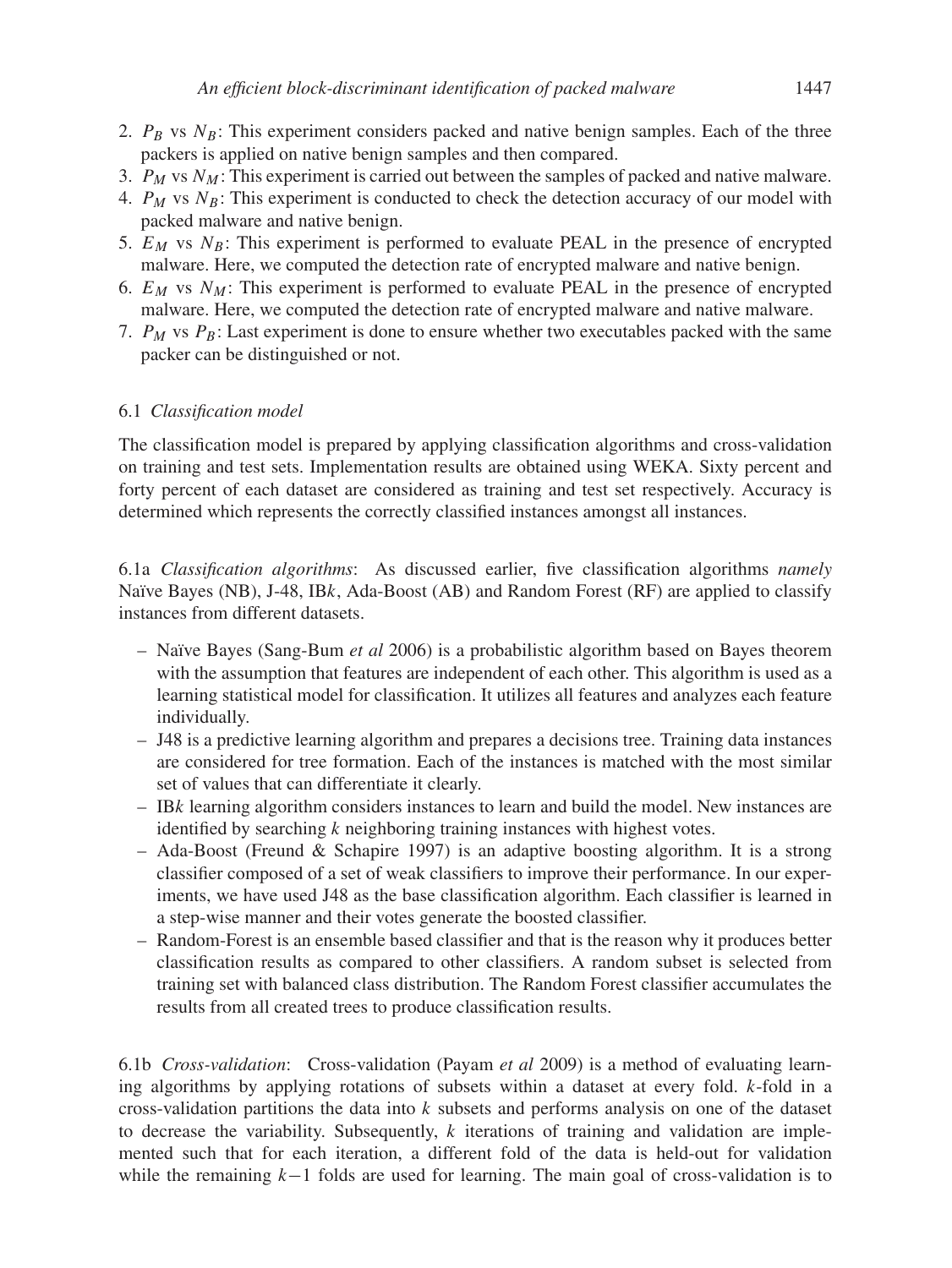### 1448 *Smita Naval et al*

estimate the performance of the learned model from available data using one particular algorithm. Experiments in PEAL have been performed using cross-validation with different folds  $(k = 2, 3, 5, 7, 10)$ . We have observed that 10-fold cross-validation performed better than other folds. Similarly, in (Kohavi 1995) better results were reported with 10-fold cross-validation.

### 6.2 *Evaluation metrics*

PEAL results are analyzed using evaluation metrics (Vinod *et al* 2012) with four parameters. The parameters are True Positive Rate (TPR), False Positive Rate (FPR), True Negative Rate (TNR) and False Negative Rate (FNR). These parameters are best suitable to evaluate the performance of a detection model. Figure 6 shows a  $2 \times 2$  contingency matrix to express these four parameters. These metrics are computed using four values *viz.* – TP (True Positives), TN (True Negatives), FP (False Positives) and FN (False Negatives). Here, P and N denote the total number of positive (packed) and negative (native) samples. TP denotes the number of packed samples classified as packed, FP gives the number of native samples classified as packed, FN indicates the number of packed samples classified as native and TN denotes the number of native samples termed as native. Classification accuracy is represented by ACC. For any malware detector, high TPR and TNR values along with low values of FPR and FNR are required. This would ascertain that the scanner is capable of correctly identifying samples as malware or benign. So, the same concept is applicable in our approach that is also addressing a packed malware detection problem.

### 6.3 *PEAL results*

For each classification experiment, results with PEAL are presented and analyzed in this section. A high TPR and low FPR validates correct classification. Results are shown for  $B_1$  to  $B<sub>7</sub>$  only, as no changes in TPR and FPR are observed thereafter. The first experiment is performed to explore the effectiveness of blockwise discrimination of native malware and native benign samples. Table 2 depicts the TPR, FPR and ACC corresponding to each of the considered learning algorithms and with cross-validation folds 2,3,5,7 and 10. Table 2 shows that 10-fold outperforms the other folds of cross-validation and the Random Forest presents better results as compared to other classifiers. The highlighted values in the table depict the accuracy for each



**Figure 6.** Evaluation metrics.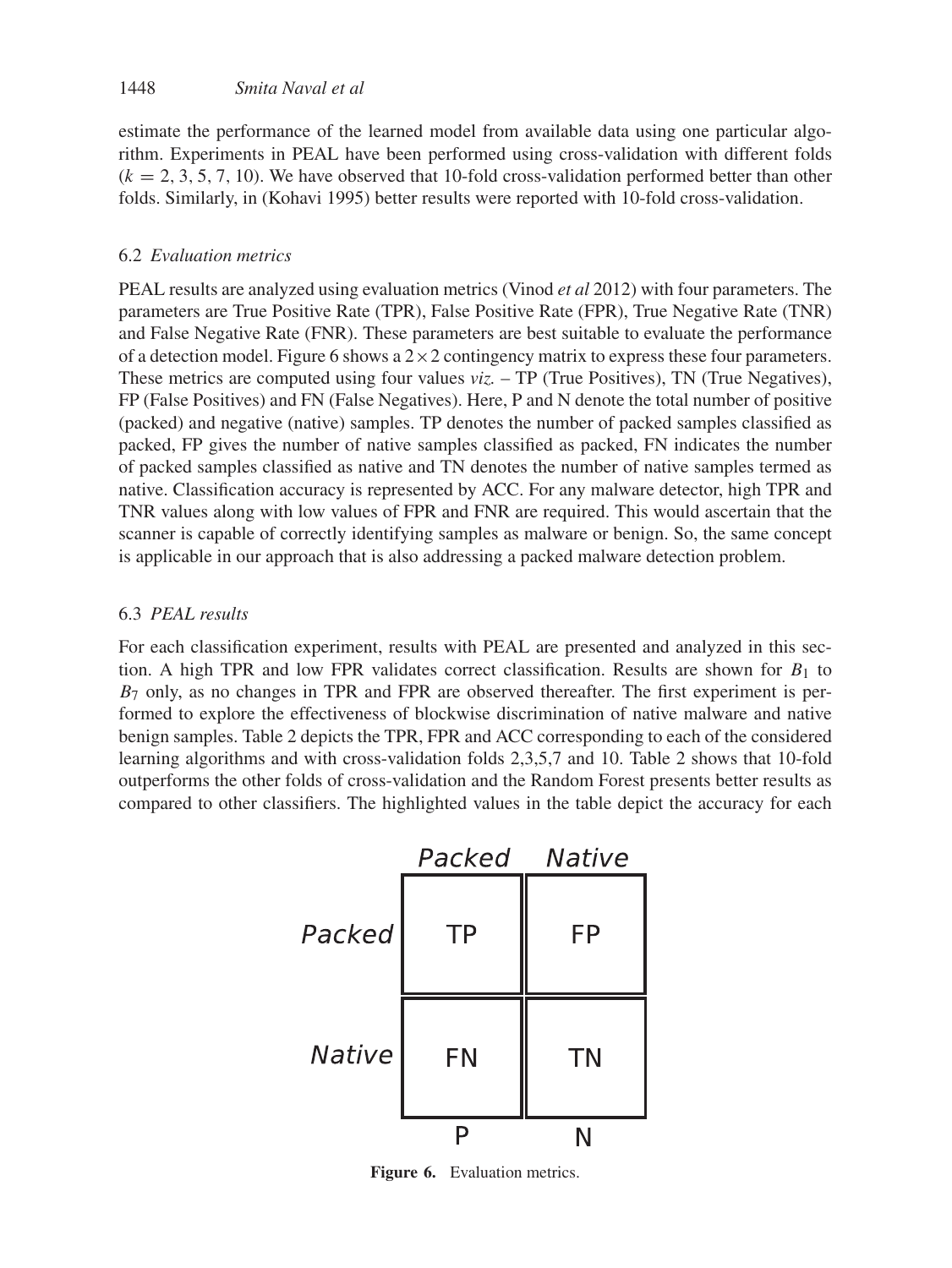|              |                |            | <b>RF</b>  |                  |            | $\mathbf{A}\mathbf{B}$ |                  |            | <b>IBk</b> |                  |            | j48        |                  |            | <b>NB</b>  |                  |
|--------------|----------------|------------|------------|------------------|------------|------------------------|------------------|------------|------------|------------------|------------|------------|------------------|------------|------------|------------------|
| <b>Bytes</b> | k-fold         | <b>TPR</b> | <b>FPR</b> | $\overline{ACC}$ | <b>TPR</b> | <b>FPR</b>             | $\overline{ACC}$ | <b>TPR</b> | <b>FPR</b> | $\overline{ACC}$ | <b>TPR</b> | <b>FPR</b> | $\overline{ACC}$ | <b>TPR</b> | <b>FPR</b> | $\overline{ACC}$ |
|              | $\overline{c}$ | 73.8       | 18.2       | 77.9             | 76.7       | 20.4                   | 78.2             | 44.9       | 20.5       | 62.6             | 67.2       | 23.5       | 72               | 53.5       | 18.1       | 67.9             |
|              | 3              | 75.1       | 18.5       | 78.3             | 73.5       | 22.9                   | 75.4             | 46.6       | 16.5       | 65.4             | 63.3       | 19.3       | 72.2             | 53.9       | 18.7       | 67.9             |
| $B_1(500)$   | 5              | 74.9       | 16.8       | 79.1             | 76.8       | 20.1                   | 78.4             | 45.9       | 17.1       | 64.7             | 65.6       | 20.6       | 72.6             | 53.9       | 19         | 67.7             |
|              | 7              | 74.8       | 17.1       | 78.9             | 73.2       | 18.1                   | 77.6             | 47         | 16.1       | 65.8             | 64.4       | 17.4       | 73.7             | 54.1       | 20.5       | 67.1             |
|              | 10             | 77.2       | 17.6       | 79.8             | 74         | 16.9                   | 78.6             | 47.1       | 16.1       | 65.9             | 66         | 16.7       | 74.8             | 55.4       | 20.2       | 67.8             |
|              | $\overline{c}$ | 90.7       | 15.8       | 87.5             | 90.4       | 15.7                   | 87.4             | 88.1       | 17.8       | 85.2             | 87.8       | 17.8       | 85.1             | 33.4       | 10.8       | 60.7             |
|              | 3              | 90.8       | 13.2       | 88.8             | 88.6       | 11.5                   | 88.5             | 87.3       | 16         | 85.7             | 89.5       | 15.2       | 87.2             | 33.7       | 11.9       | 60.4             |
| $B_2(1000)$  | 5              | 92.3       | 13.1       | 89.6             | 90.4       | 12.8                   | 88.8             | 89.3       | 14.7       | 87.3             | 87.8       | 15.2       | 86.4             | 33.1       | 9.9        | 61               |
|              | $\overline{7}$ | 91.6       | 12.5       | 89.6             | 91         | 13.1                   | 89               | 88.7       | 16.2       | 86.3             | 87.4       | 14.6       | 86.4             | 33.2       | 10.6       | 60.7             |
|              | $10\,$         | 92.5       | 12.8       | 89.9             | 90.8       | 13.1                   | 88.9             | 90.1       | 15.3       | 87.5             | 89         | 14.6       | 87.2             | 33.3       | 9.8        | 61.2             |
|              | $\overline{2}$ | 90.6       | 14.5       | 88.1             | 89.2       | 14.6                   | 87.3             | 90.3       | 18.2       | 86.1             | 87.2       | 18.2       | 84.5             | 68.3       | 19.5       | 74.3             |
|              | 3              | 91.6       | 11.9       | 89.9             | 89.5       | 10.6                   | 89.4             | 92.6       | 14.8       | 88.9             | 88.7       | 14.7       | 87               | 67.1       | 17         | 74.9             |
| $B_3(1500)$  | 5              | 93.2       | 11         | 91.1             | 91.7       | 10.7                   | 90.5             | 93.3       | 14.4       | 89.5             | 90         | 14.8       | 87.6             | 71.2       | 18         | 76.5             |
|              | 7              | 92.2       | 10.9       | 90.7             | 91.8       | 10.8                   | 90.5             | 92.5       | 15.2       | 88.7             | 88.6       | 13.9       | 87.4             | 62.3       | 16.1       | 72.9             |
|              | 10             | 93.3       | 11.5       | 90.9             | 93.2       | 11.9                   | 90.7             | 92.7       | 14.5       | 89.1             | 90         | 14.5       | 87.8             | 60.8       | 16.3       | 72               |
|              | $\overline{c}$ | 92.1       | 14.1       | 89               | 91.2       | 14.3                   | 88.5             | 92.5       | 16.4       | 88.1             | 85.7       | 17.1       | 84.3             | 85.7       | 16.1       | 84.8             |
|              | 3              | 92.4       | 10.8       | 90.8             | 90.9       | 12                     | 89.5             | 93.8       | 14.7       | 89.6             | 88         | 15.3       | 86.4             | 85.6       | 14.6       | 85.5             |
| $B_4(2000)$  | 5              | 93.3       | 11.2       | 91.1             | 91.2       | 12.7                   | 89.3             | 94.2       | 15.9       | 89.2             | 88.9       | 16.1       | 86.5             | 85.9       | 14.6       | 85.7             |
|              | 7              | 93.9       | 10.8       | 91.6             | 92.3       | 11.3                   | 90.5             | 94.3       | 14.3       | 90.1             | 88.6       | 15.1       | 86.8             | 85.9       | 15.2       | 85.4             |
|              | 10             | 94.3       | 11.2       | 91.6             | 93.2       | 10.9                   | 91.2             | 94         | 14.8       | 89.6             | 89.6       | 15.6       | 87.1             | 87         | 15.1       | 86               |
|              | $\overline{2}$ | 92.1       | 10.2       | 91               | 90.2       | 12                     | 89.1             | 92.2       | 14.6       | 88.8             | 90.1       | 17.6       | 86.3             | 84.8       | 14.5       | 85.1             |
|              | 3              | 91.8       | 10.1       | 90.9             | 91.7       | 9.4                    | 91.2             | 93.6       | 13         | 90.4             | 90.1       | 15.7       | 87.3             | 84.6       | 14.4       | 85               |
| $B_5(2500)$  | 5              | 93.6       | 9.4        | 92.1             | 92.5       | 8.7                    | 91.9             | 93.6       | 13.2       | 90.3             | 89.6       | 14.4       | 87.6             | 85         | 15.8       | 84.6             |
|              | $\overline{7}$ | 92.3       | 9.5        | 91.4             | 93         | 8.9                    | 92.1             | 94.2       | 13.2       | 90.6             | 91         | 15.1       | 88               | 85.8       | 14.7       | 85.6             |
|              | 10             | 93.8       | 9.7        | 92.1             | 92.8       | 8.8                    | 92               | 93.7       | 12         | 90.9             | 91.4       | 14.5       | 88.5             | 85.5       | 15.2       | 85.2             |
|              | $\overline{c}$ | 90.8       | 9.9        | 90.5             | 91.9       | 11.4                   | 90.3             | 91.6       | 16.2       | 87.8             | 88.8       | 15.9       | 86.5             | 86.5       | 14.3       | 86.1             |
|              | 3              | 92.8       | 10.3       | 91.3             | 91.1       | 9.2                    | 91               | 92.4       | 13.7       | 89.4             | 88.7       | 14         | 87.4             | 85.6       | 12.9       | 86.4             |
| $B_6$ (3000) | 5              | 93.1       | 8.9        | 92.1             | 92.3       | 9.7                    | 91.3             | 93.1       | 13.1       | 90.1             | 90.6       | 16.4       | 87.2             | 85         | 12.2       | 86.4             |
|              | 7              | 93         | 9.5        | 91.8             | 92.5       | 9.2                    | 91.7             | 93.5       | 13.9       | 89.8             | 91         | 14.3       | 88.4             | 85.7       | 12.4       | 86.7             |
|              | 10             | 93.1       | 9.6        | 91.8             | 92.7       | 8.6                    | 92.1             | 93.7       | 13.2       | 90.3             | 91         | 14.4       | 88.3             | 85.3       | 12.5       | 86.4             |
|              | $\mathfrak{2}$ | 92.4       | 10.8       | 90.8             | 91.2       | 9.1                    | 91.1             | 92.1       | 15.1       | 88.6             | 89         | 14.7       | 87.2             | 85.8       | 14.4       | 85.7             |
|              | 3              | 92         | 8.9        | 91.6             | 92.4       | 9.2                    | 91.6             | 93.9       | 14.2       | 89.9             | 90.5       | 13.7       | 88.4             | 85.4       | 13.5       | 86               |
| $B_7$ (3500) | 5              | 92.8       | 8.5        | 92.2             | 92.7       | 9                      | 91.9             | 94.4       | 13.5       | 90.5             | 90.1       | 12.6       | 88.8             | 85.3       | 13.8       | 85.8             |
|              | $\overline{7}$ | 92.9       | 9.2        | 91.9             | 92         | 8.4                    | 91.8             | 93.2       | 13.3       | 90               | 89.9       | 12.9       | 88.5             | 85.2       | 13.1       | 86.1             |
|              | 10             | 94.3       | 10.2       | 92.1             | 92.5       | 7.5                    | 92.5             | 94.2       | 12.2       | 91.1             | 89.7       | 14         | 87.9             | 85.3       | 12.9       | 86.2             |

**Table 2.** Byte feature classification of  $N_M$  vs  $N_B$  (Experiment 1).

1449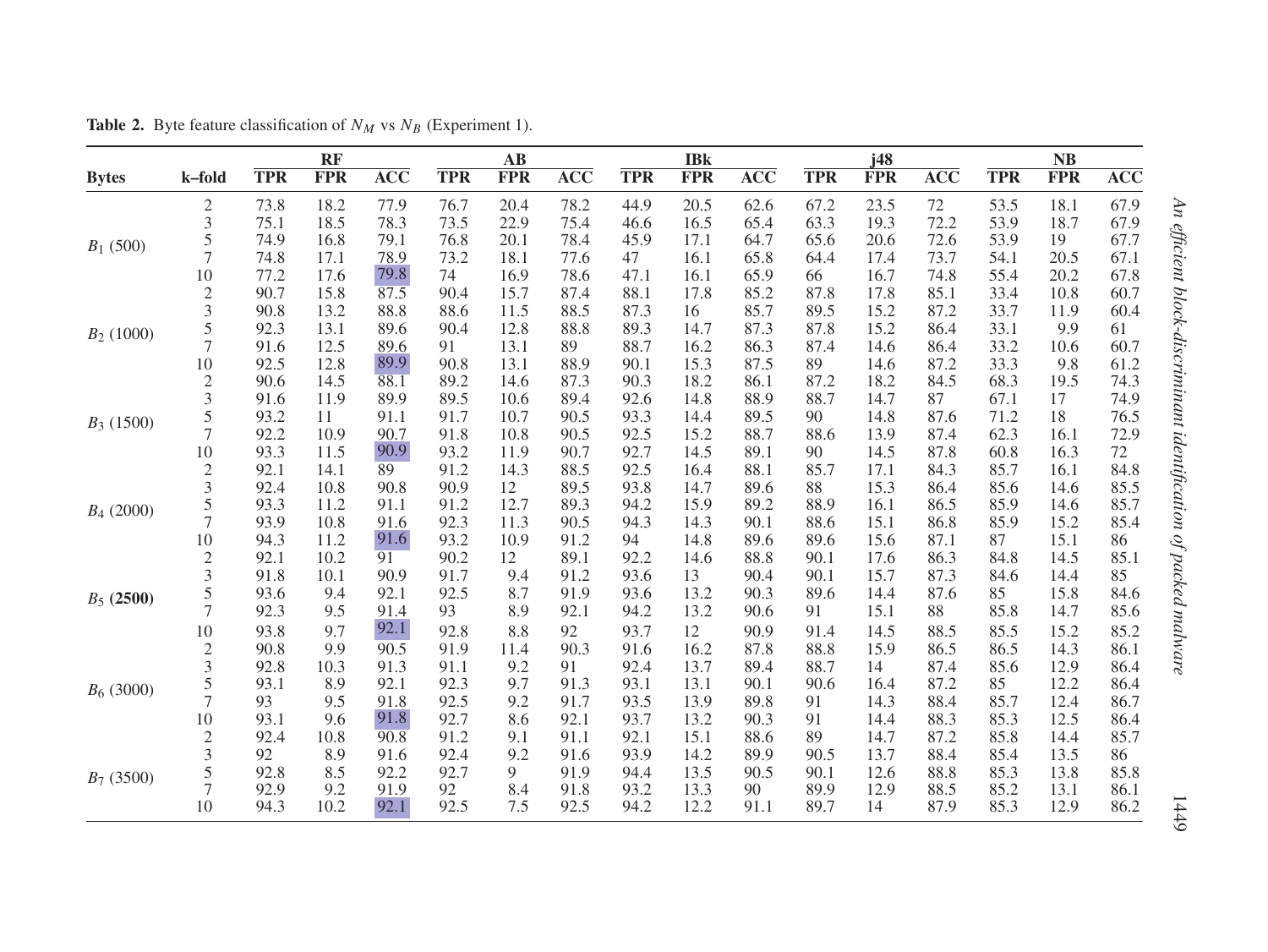

**Figure 7.** Native vs. packed (Experiment 2 and 3).

listed block. In this case we have achieved a maximum accuracy of 92.1% at  $B_5$  block. Similar trends are observed with higher blocks also.

Figure 7 represents the accuracy obtained from Random Forest classifier with 10-fold crossvalidation for each of the FVT constructed for packed and native instances. The blue, red and green lines in figure 7 depict the accuracy corresponding to ASPack, PECompact and UPX packed malware and benign files versus native malware and benign files respectively. It can be seen that the accuracy becomes stable for  $B_5$  onwards. We have achieved accuracy of 97.4%, 95.2%, 92.6%, 96.5%, 92.4% and 96.3% for  $P_A^A$  vs  $N_B$ ,  $P_M^A$  vs  $N_M$ ,  $P_B^P$  vs  $N_B$ ,  $P_M^P$  vs  $N_M$ ,  $P_B^U$ vs  $N_B$  and  $P_M^U$  vs  $N_M$  respectively. Experiments 1, 2 and 3 demonstrate that consecutive 2500 bytes are suited for effective discrimination.

The experiment 4 evaluates the performance of our model with packed malware and native benign. This is the most likely scenario in malware detection as malware writers tend to pack



**Figure 8.** Packed malware vs. native benign (Experiment 4).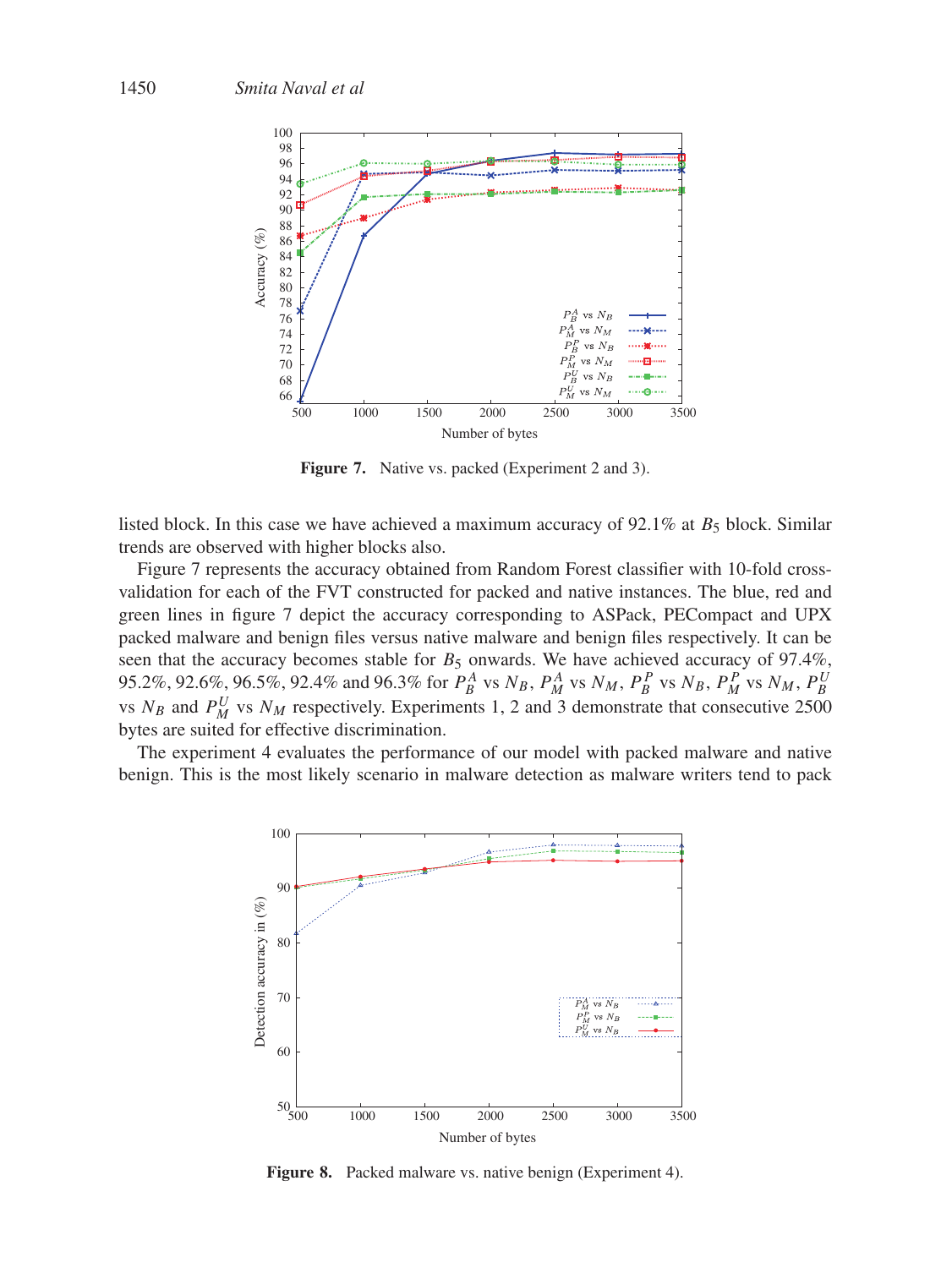

**Figure 9.** Encrypted malware vs. native (Experiment 5 and 6).

their samples for obfuscation and the chances of applying packing mechanism on benign samples are very low. The software developers apply packing on their benign software for protection against piracy, this number is very small as compared to packed malware. Figure 8 shows that the detection accuracies of 97.9%, 96.8% and 95.1% are achieved for malware samples packed with ASPack, PECompact and UPX respectively. Here, FVT is constructed using block  $B_5$  only.

We conducted experiments 5 and 6 to compute TPR and FPR of our model with encoded malware created using XOR-based entropy-preserving encoders. The XOR encoders encrypt the malicious binary in such a way that the entropy of these samples remains unchanged. Figure 9 shows the TPR and FPR of both the experiments. As it can be observed, PEAL achieves high TPR and low FPR. Although, these encoded malware samples do not show high entropy regions and are able to bypass ESCAPE, encoding creates patterns that are diverse from native sample (either benign or malware).



**Figure 10.** Packed malware vs. packed benign (Experiment 7).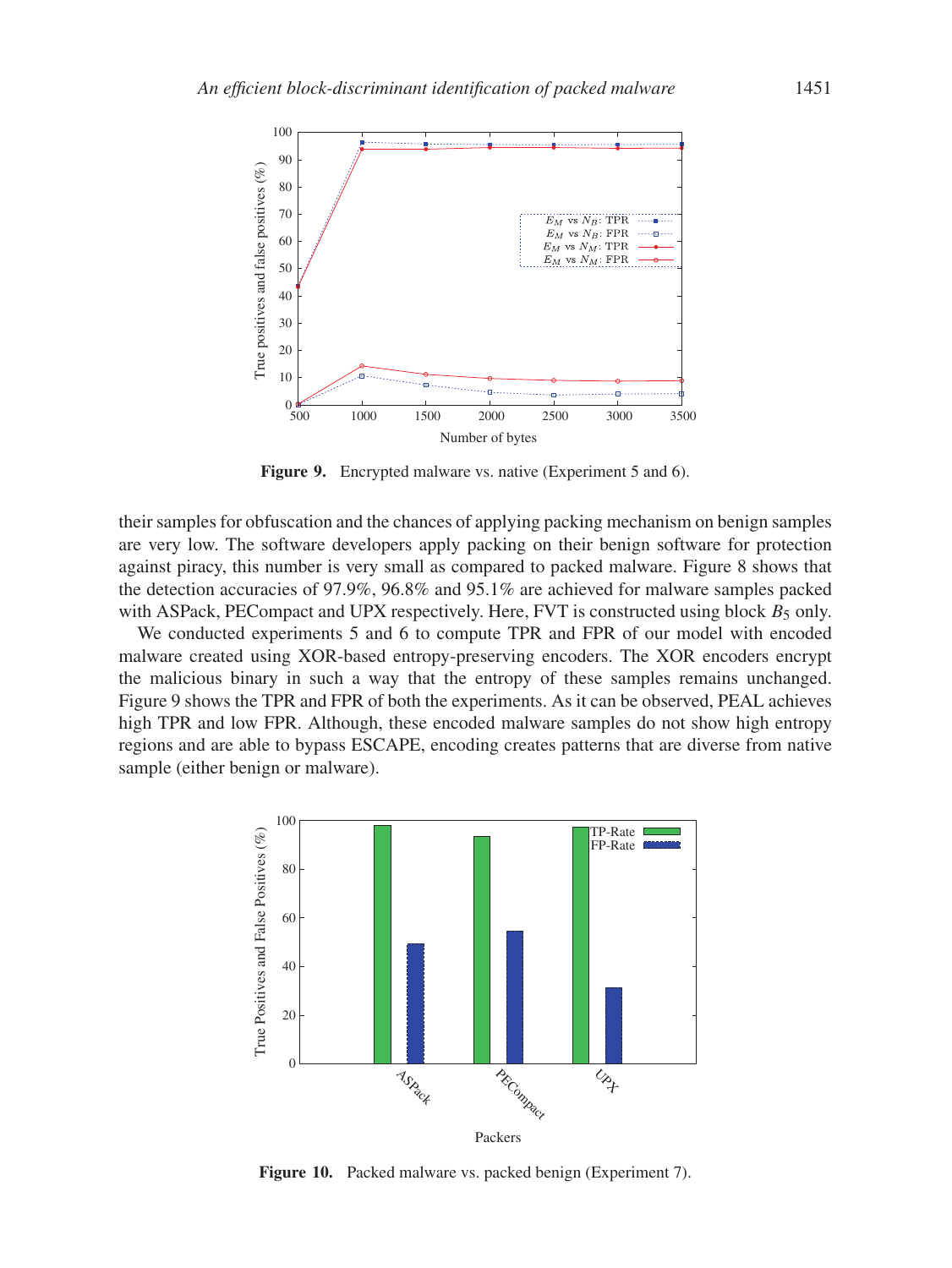# 1452 *Smita Naval et al*

Experiment 7 is conducted to investigate whether the executables packed with the same packer are distinguishable. Experimental results are shown in figure 10 and indicate high TPR and high FPR values even when block  $B_5$  is considered. This indicates the mis-classification. Each packer creates an envelope of its own code around the executables. Two different binaries packed with same packer look similar when disassembled. This confirms the hypothesis that each packer imparts different signature to the sample. Similar observations are noted in case of other blocks.

## **7. Performance evaluation**

In this section, we considered three factors to evaluate the performance of ESCAPE and PEAL. These factors are described as follows.

## 7.1 *Detection capability*

The detection capability determines the accuracy of our proposed models. The proposed models address the packed malware detection problem that differentiates between packed and native binaries. This detection problem decreases the unpacking overhead of AV-scanners by reducing the number of samples entering into unpacking phase. For ESCAPE, we leverage the fact that the packer code is scattered in the whole span of packed binary. As a result, in packed samples, high entropy values are observed when compared to native samples. But, in case of encoded samples, ESCAPE does not verify our heuristic as these samples are encrypted using entropypreserving algorithms. On the other hand, PEAL achieves the high TPR and low FPR values in case of packed and encoded samples. The diversity in the hex byte features in packed and encoded samples results into higher detection accuracy with PEAL.

### 7.2 *System overhead*

The proposed approach is a static approach and works at binary level. The main aim of our approach is to reduce the unpacking overhead of AV scanners by filtering out native samples prior to unpacking phase. Therefore, if we plug our model to AV-scanner, it should not produce excessive overhead in terms of time-complexity. Table 3 shows the running time of our models. ESCAPE calculates the entropy of blocks and PEAL classifies the packed and native samples using FVT constructed blockwise. We have selected the block  $B_5$  as this is the smallest size block yielding high detection accuracy. In table 3, we present processing times in respect to block  $B_5$ containing 2500 hex bytes.

| <b>Average processing</b>        | <b>ESCAPE</b> | <b>PEAL</b><br>(in seconds) |  |  |
|----------------------------------|---------------|-----------------------------|--|--|
| time                             | (in seconds)  |                             |  |  |
| Disassembly per sample           | 0.1465        | 0.1456                      |  |  |
| Block extraction time per sample | 0.0045        | 0.0046                      |  |  |
| Blockwise entropy computation    | 0.0033        |                             |  |  |
| <b>FVT</b> construction          |               | 1.5200                      |  |  |
| FVT normalization                |               | 0.0760                      |  |  |
| Training time                    |               | 1.6700                      |  |  |
| <b>Total time</b>                | 0.1543        | 4.1002                      |  |  |

**Table 3.** Processing time of proposed models.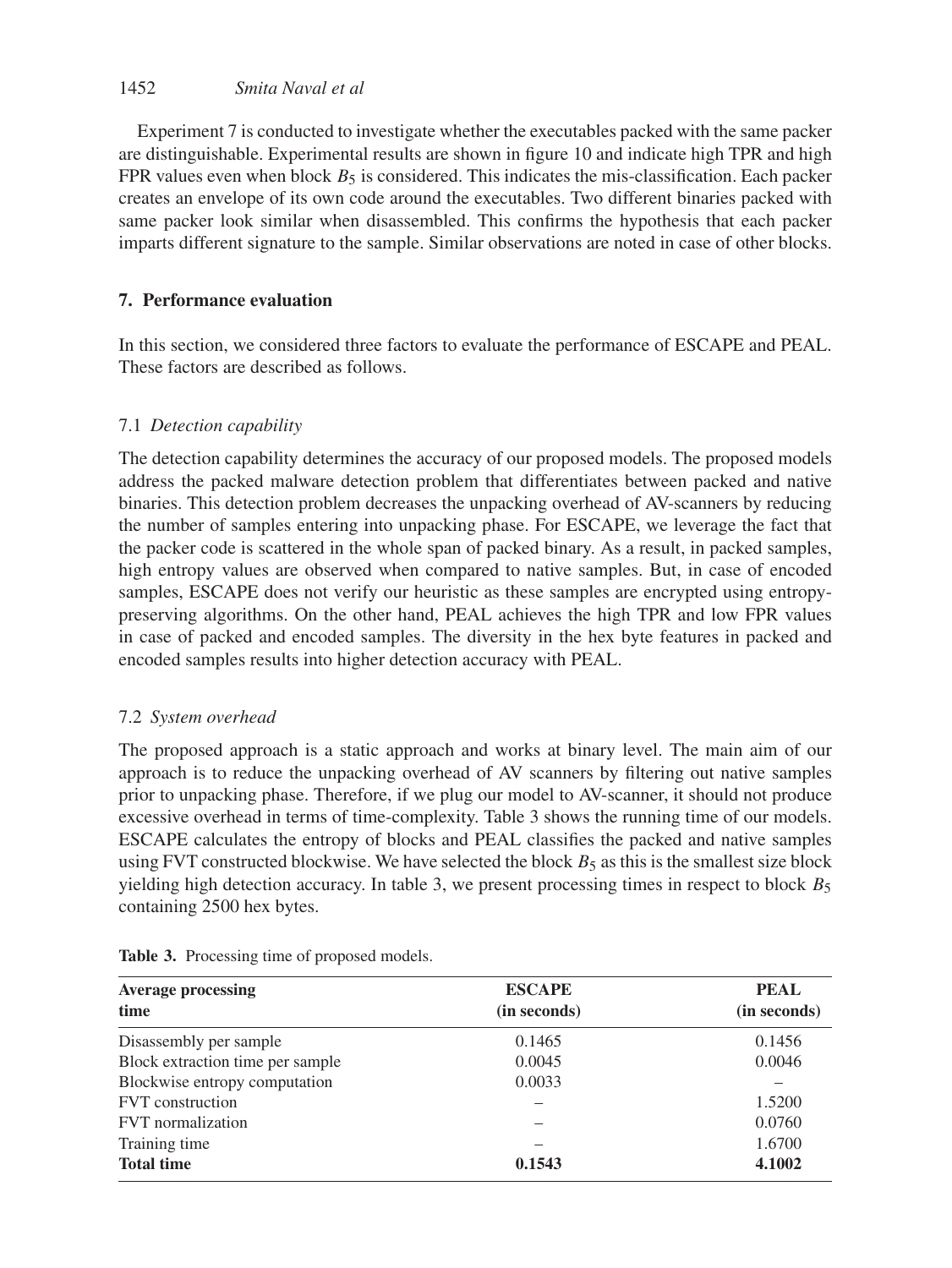| <b>Author/Tool</b>          | <b>Features</b>       | <b>Detection rate</b> |  |  |
|-----------------------------|-----------------------|-----------------------|--|--|
| Perdisci et al (2008)       | Byte entropy          | Not mentioned         |  |  |
| Yang-Seo et al (2008)       | Header                | 93.6                  |  |  |
| Lyda & Hamrock (2007)       | Byte entropy          | Not mentioned         |  |  |
| Ugarte-Pedrero et al (2011) | Header and heuristics | 98.0                  |  |  |
| <b>PEAL</b>                 | <b>Bytes</b>          | 97.4                  |  |  |

**Table 4.** Comparison of PEAL with existing work.

Compared to unpacking overhead of AV-scanners, our prototype models show significant improvement in overall performance of AV-scanners. The average total time to compute the blockwise entropy of a sample is ∼0.15 s which is negligible. The blockwise entropy of packed sample is higher than the native samples. But, malware packed with XOR-based encoder does not contain higher entropy regions therefore ESCAPE can only perform better with the samples packed with popular packers *i.e.*, UPX, ASPack and PECompact. On the other hand, PEAL can discriminate packed or encoded malware samples from native samples with higher detection accuracy. The overall processing time of PEAL is ∼4.1 s. This time is inclusive of training time which is one time cost and will not affect the testing phase of PEAL. ESCAPE is more time-efficient than PEAL but does not succeed with samples encoded with XOR-based encoders. In order to provide a generic solution, a hybrid approach can be used, ESCAPE for samples packed with popular packers *i.e.*, UPX, ASPack and PECompact and PEAL for encoded malware samples.

#### 7.3 *Comparison*

Table 4 compares PEAL with other packer detection approaches. It is clearly observed that the performance of PEAL is considerable to other approaches. This comparison of PEAL also proves that blockwise discrimination of packed binaries yields into the detection accuracy of 97.4%.

#### **8. Related work**

In (Lyda & Hamrock 2007), authors have proposed a tool named as bintropy which discriminates the packed file from encrypted ones by noticing statistical variance in byte streams using entropy. They have used fixed size blocks of 256 bytes to reduce the time overhead. The authors also mentioned limitations of their proposed approach as it gives false negatives and false positives while processing executables of size more than 500kbytes. In (Han *et al* 2009), authors have proposed an entropy based approach which classifies the packed and native files. They have claimed that samples having entropy higher than 6.85 must be categorized as packed. They have compared their tool REMINDer with PEiD and MRC and reported higher detection rate of 97.5%. Authors in (Yang-Seo *et al* 2008) have described a mechanism "PHAD" to detect packed samples by analyzing PE Headers. Their approach differentiates packed and native samples by computing Euclidean Distance of characteristic vector of PE header. Authors have extracted the characteristics employed by packers. In (Ugarte-Pedrero *et al* 2011), authors have proposed anomaly detection approach based on structural features to classify packed and native executables. Authors have performed three distance measuring methods viz. Euclidean,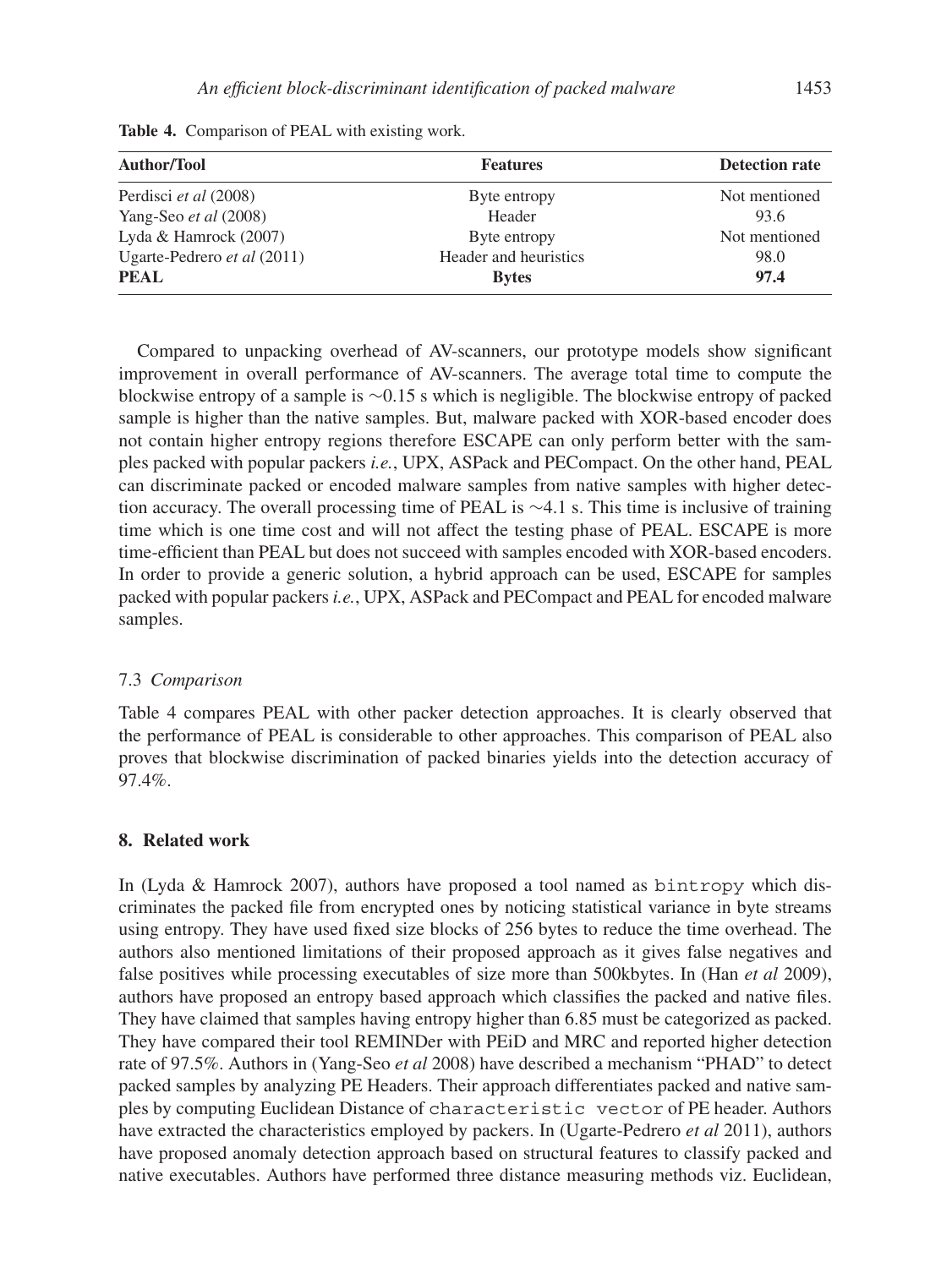Manhattan and cosine and reported 99% of detection rate. They have validated their approach using 5-fold cross-validation. Authors in (Shafiq *et al* 2009) have presented PE-MIner that is a non-signature based method to identify packed and native PE files. They have used a classification model which consists of feature selection methods (RFR, PCA, HWT) and classification methods (IBk, NB, J48, SMO, Ripper). PE header features are considered in PE-Miner as prominent features for identifying packed and native executables with 99% accuracy and 0.5% false alarm rate. In (Perdisci *et al* 2008), authors have proposed MCBoost that differentiate native and packed samples by considering n-gram of code section, PE file structural features and n-gram of a whole Windows PE file. The authors have combined multiple classifiers to improve the accuracy of MCBoost. They have claimed classification accuracy of 87.3% and an AUC equal to 0.977.

Numerous tools have been also designed to identify packed executables for malware analysis. PEiD (Packed Executable IDentifier) is one example of such tools. PEiD is a signature-based method available with GUI support to identify packers. exeInfo<sup>14</sup> is a win32 PE identifier for detecting packers and saves overlay as external file. Detect it Easy (DiE) offers PE file analyses features like import functions, determining PE section, detects packer and so on. It also uses the signature-based detection method like PEiD to detect a packer. The packer detection technique of DiE is an intellectual property. The ProtectionID tool is used to provide the CD lock information. Besides, it also supports many features including packer detection. RDG packer detector is a tool that offers entropy and file checksum calculation with features of packer detection. This tool has been developed by RDGMax and the signature can also be generated manually.

### **9. Conclusions**

Packing has been proved a boon for malware authors as it saves their time and effort for creating new malware. Packed malware needs to be unpacked for further analysis and reverse engineering. Available unpacking approaches provide solution at the expense of computation speed. Therefore, the malware detectors require a technique which overcomes the execution overhead caused by unpacking engines. In this paper, we have developed a fast and efficient approach which can be plugged in with existing AV scanners to improve their performance. Our proposed models reduce the total number of samples entering into the unpacking phase to enhance the performance of AV scanners. We observed that packed code is having higher entropy than the native binary code but the samples encoded with XOR-based algorithms do not yield into higher entropy. Therefore, to develop a generic solution and to validate the inferences of ESCAPE, we proposed PEAL model. To detect these packed binaries, entire sample is not needed only a fraction of hex bytes (a block containing 2500 or more bytes) is sufficient. These blocks can be extracted either sequentially or randomly from the sample. We obtained results which indicate that block  $B_5$  can be selected as a benchmark to discriminate packed and native samples. The processing time of our model is negligible in comparison to the time consumed by unpacking engine for processing a sample. The experimental results indicate that to classify sample into packed and native classes blockwise hex bytes can be used. The proposed approach is evaluated with three different packers and two XOR-based encoders and achieves comparative detection accuracy.

<sup>14</sup>http://exeinfo.atwebpages.com/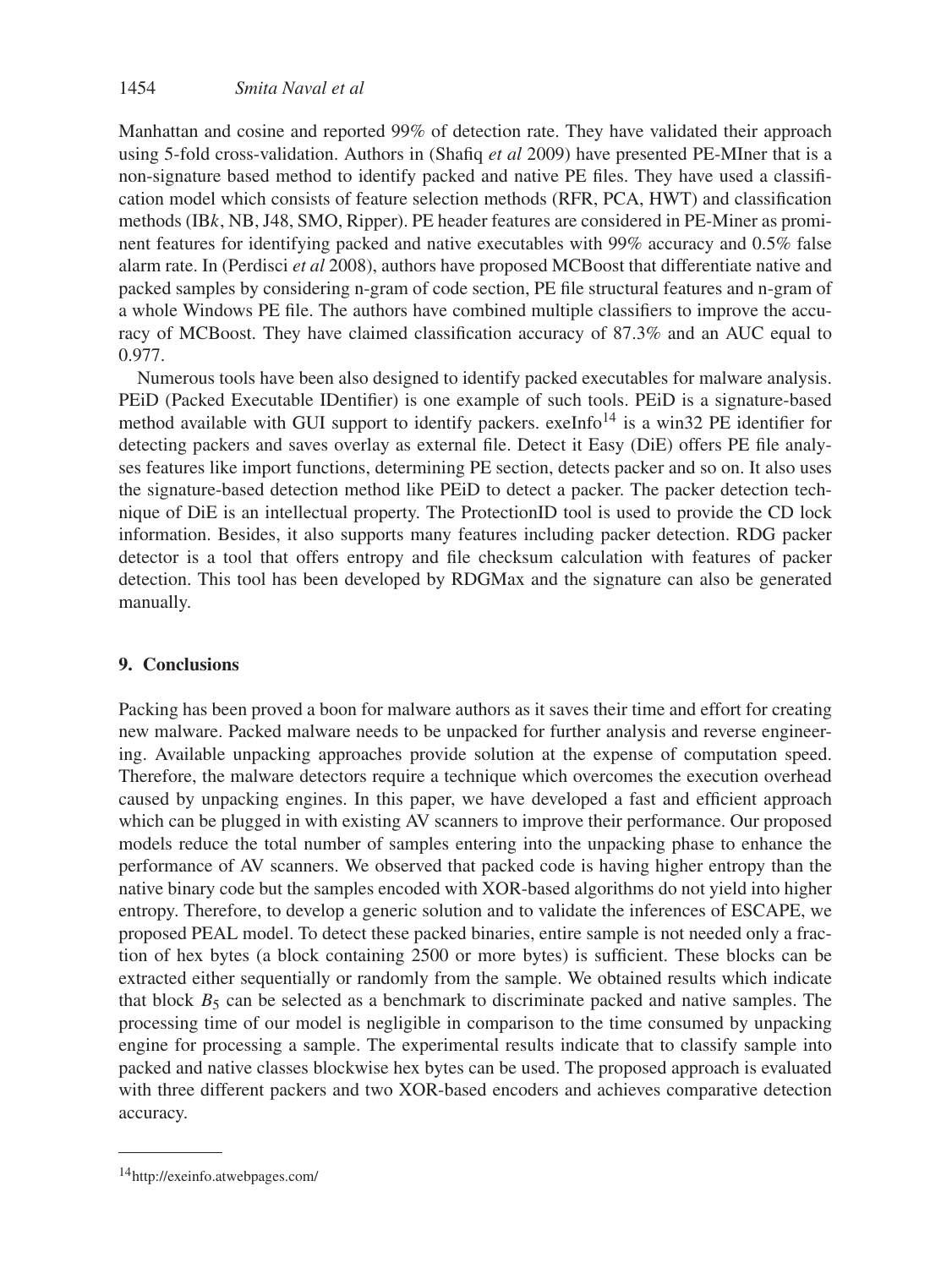### **References**

- Avgerinos T, Rebert A, Cha S K and Brumley D 2014 Enhancing symbolic execution with veritesting. In: *Proceedings of the 36th International Conference on Software Engineering* ACM, Hyderabad, India, pp. 1083–1094
- Brosch T and Morgenstern M 2006 Runtime packers: The hidden problem. In: *Proceedings of Black Hat USA, Black Hat*, www.blackhat.com/presentations/bh-usa-06/BH-US-06-Morgenstern.pdf
- Bohne L 2008 Pandora's Bochs: Automatic unpacking of malware. In: *PHDTHESIS*, pp. 1–121
- Christopher A B 2010 *Maitland: Analysis of packed and encrypted malware via paravirtualization extensions* in https://dspace.library.uvic.ca/handle/1828/3866, pp. 1–82
- Coogan K, Debray S, Kaochar T and Townsend G 2009 Automatic static unpacking of malware binaries. In: *Proceedings of the 16th Working Conference on Reverse Engineering (WCRE '09)*, IEEE, pp. 167–176
- Dinaburg A, Royal P, Sharif M and Lee W 2008 Ether malware analysis via hardware virtualization extensions. In: *Proceedings of the 15th ACM Conference on Computer and Communications Security (CCS'08)*, ACM, pp. 51–62
- Freund Y and Schapire R E 1997 A decision-theoretic generalization of on-line learning and an application to boosting. *J. Comput. Syst. Sci.* 55:1, Academic Press Inc.; Orlando FL, USA; pp. 119–139
- Goise F and Olla S 2001 Entropy methods for the Boltzmann equation. In: *lectures from a special semester at the Centre Émile Borel Institute* Springer, Poincarè, Paris, pp. 1–14
- Haahr M 1999 *An introduction to randomness and random numbers* in www.random.org/essay.html Random.org
- Han S, Lee K and Lee S 2009 Packed PE file detection for malware forensics. In: *Proceedings of 2nd International Conference on Computer Science and its Applications (CSA'09)*, IEEE, Jeju Island, Korea, pp. 1–7
- Jacob G, Comparetti P M, Neugschwandtner M, Kruegel C and Vigna G 2013 A static, packer–agnostic filter to detect similar malware samples. In: *Proceedings of International Conference on Detection of Intrusions and Malware, and Vulnerability Assessment (DIMVA)*, Springer Berlin Heidelberg, pp. 102– 122
- Jeong G, Choo E, Lee J, Bat-Erdene M and Lee H 2010 Generic unpacking using entropy analysis. In: *Proceedings of 5th International Conference on Malicious and Unwanted Software (MALWARE '10)* IEEE, pp. 98–105
- Kang M G, Poosankam P and Yin H 2007 Renovo: A hidden code extractor for packed executables. In: *Proceedings of the 2007 ACM Workshop on Recurring Malcode (WORM '07)* ACM, New York, USA, pp. 46–53
- Kevin T 2010 *Malware validation techniques.* In: http://blogs.cisco.com/security/malware\_validation\_ techniques/
- Kohavi R 1995 A study of cross-validation and bootstrap for accuracy estimation and model selection. In: *Proceedings of the 14th International Joint Conference on Artificial Intelligence (IJCAI'95)* 2, Morgan Kaufmann Publishers, San Francisco, CA, USA, pp. 1137–1143
- Laxmi V, Gaur M S, Faruki P and Naval S 2011 PEAL-packed executable analysis. In: *Proceedings of the 2011 International Conference on Advanced Computing, Networking and Security (ADCONS'11)* Springer, pp. 237–243
- Lyda R and Hamrock J 2007 Using entropy analysis to find encrypted and packed malware. *IEEE Security and Privacy* 5:2, Piscataway, NJ, USA, pp. 40–45
- Martignoni L, Christodorescu M and Jha S 2007 OmniUnpack: Fast, generic, and safe unpacking of malware. In: *Proceedings of Twenty-Third Annual Computer Security Applications Conference (ACSAC 2007)* IEEE, pp. 431–441
- Naval S, Laxmi V, Gaur M S and Vinod P 2012 ESCAPE: Entropy score analysis of packed executable. In: *Proceedings of the Fifth International Conference on Security of Information and Networks (SIN'12)* ACM, New York USA, pp. 197–200
- Payam R, Lei T and Huan L 2009 Cross-validation. In: *Encyclopedia of Database systems* pp. 532–538